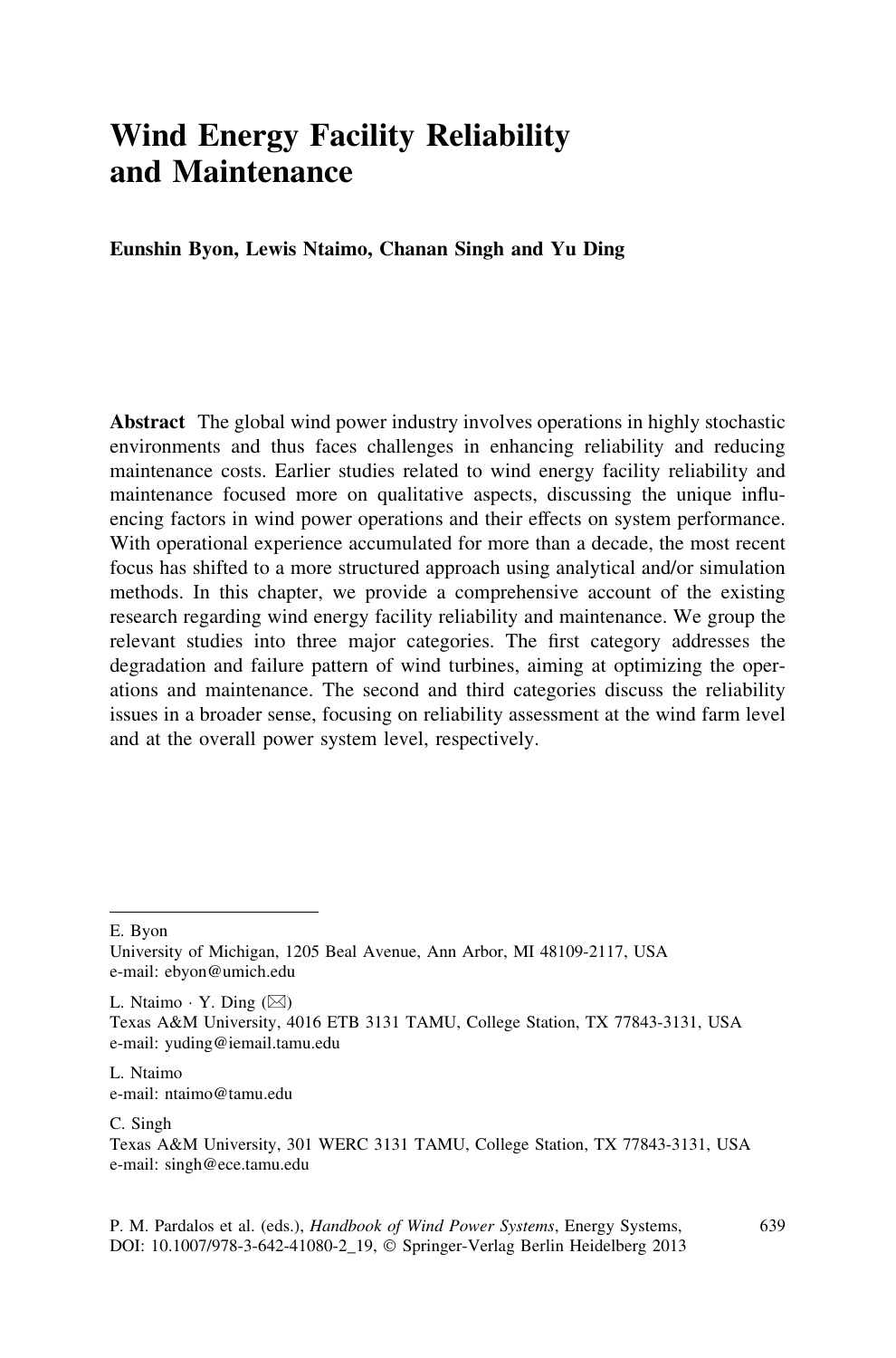# 1 Introduction

Wind power has become one of the fastest growing renewable energy sources around the world. Wind energy installed capacity increased from 31 GW in 2002 to 2082 GW in 2012 worldwide. According to the North American electric reliability corporation (NERC) [\[1](#page-28-0)], approximately 260 GW of new renewable nameplate capacity is projected in the US during 2009–2018. Roughly 96 % of this total is estimated to be wind energy. In fact, NERC predicts that wind power alone will account for 18 % of the U.S. total resource mix by 2018.

With operational experience accumulated for more than a decade, people have come to realize that operations and maintenance (O&M) costs constitute a substantial portion of the total costs of wind power production [\[2](#page-28-0)[–4](#page-29-0)]. Field data from Germany [\[5](#page-29-0)] indicates approximately six failures per year and restoration times ranging from 60 hour to a few weeks. Overall, O&M costs account for 20–47.5 % of the wholesale market price [[4\]](#page-29-0). Considering that most turbines in the U.S. were installed in the past 10–15 years, wind facilities are still operating in their relatively reliable period. In the decades to come, as turbine components are near the end of their designed life, the failure rates of wind power facilities can be expected to increase drastically, leading to higher costs of O&M.

The most common maintenance practice is to perform scheduled maintenance on a regular basis. Depending on a manufacturer's suggested guideline, scheduled maintenance is carried out usually once or twice a year for a turbine [\[6](#page-29-0), [7\]](#page-29-0). Understandably, scheduled maintenance is usually incapable of addressing unexpected failures in a timely fashion, while, on the other hand, this strategy may also result in unnecessary visits. Wind farm operators have come to the consensus that more effective maintenance strategies are pressingly needed to reduce unnecessary service visits as well as turbine downtime.

Many studies have been conducted to examine effective maintenance strategies for conventional power systems, for example, [\[8–10](#page-29-0)] among others. However, the operating environment of wind turbines is different from that of traditional power plants in several ways. Wind turbines constantly operate under highly stochastic loading. The feasibility of both new repairs and the continuation of ongoing repairs is affected by uncertain weather conditions. The vast majority of wind turbines are installed in remote windy sites or offshore locations, hoping to harvest the maximum amount of wind energy. Due to the remote locations of the wind farms, access to turbines for maintenance can be restrictive during harsh weather seasons. For the same reason, repair actions, or even on-site observations, are very expensive. Compounded with these complexities, newly established wind farms usually house hundreds or more turbines that spread over a large geographical area. This makes O&M even more challenging and costly. We believe that wind farm operations call for new maintenance strategies that are specially tailored for handling the reliability and maintenance issues for wind energy facilities.

In this chapter, we discuss recent studies on wind energy facility reliability and maintenance. Earlier studies on wind power operations investigated unique but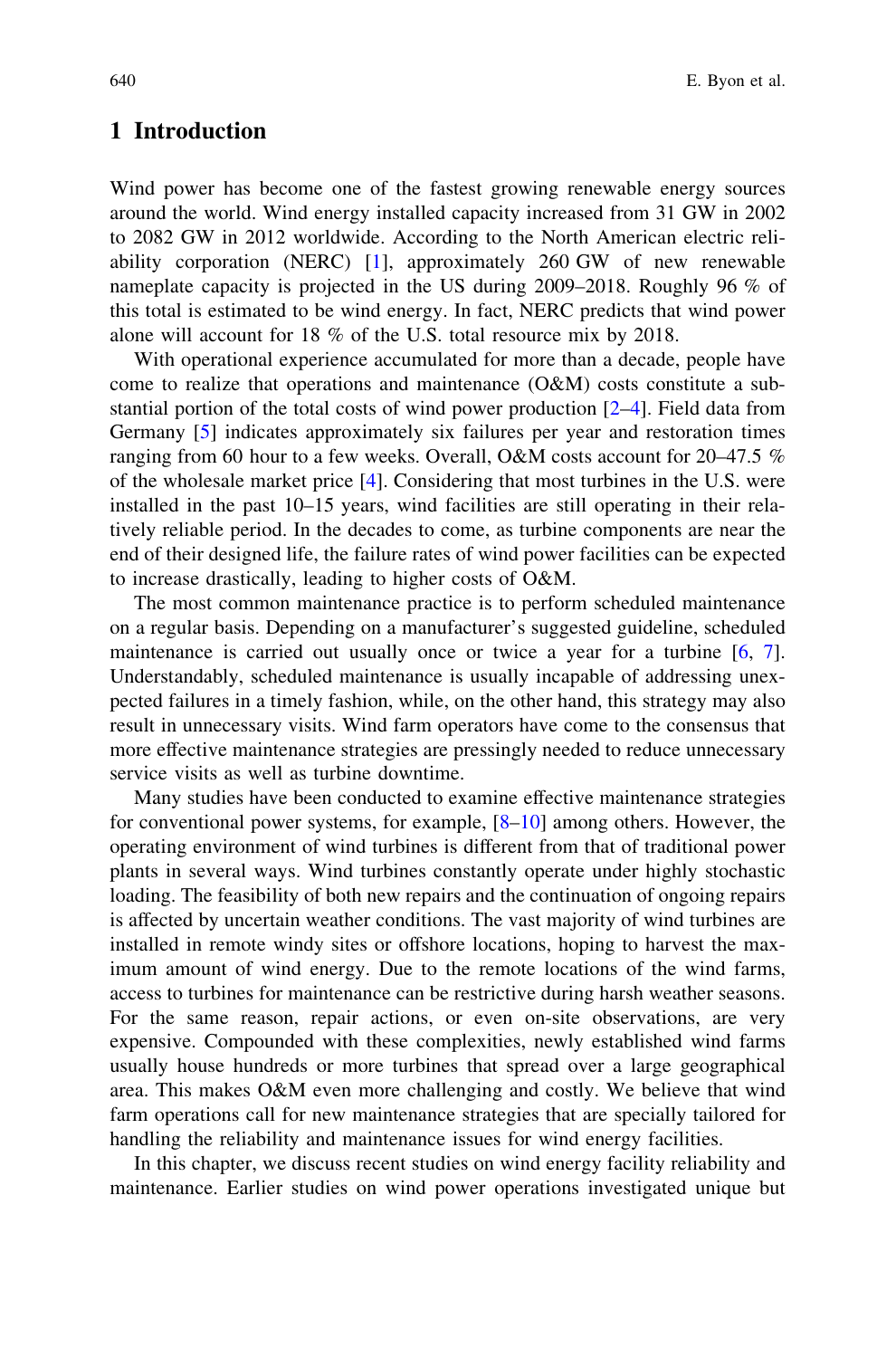critical factors that have significant impact on the turbine's reliability and maintenance  $[6, 11-13]$  $[6, 11-13]$  $[6, 11-13]$ . Later, failure patterns and reliability trends of wind turbine were studied based on field data [[2,](#page-28-0) [14](#page-29-0), [15](#page-29-0)]. More recently, the focus has shifted towards developing a more structured model for reliability enhancement.

We group the existing research into three broad categories. The first category is degradation and failure pattern of an individual wind turbine (or, a wind turbine component) to assess its reliability over time. The major goal of these studies is to build a model for predicting the lifetime of a system, and further, to develop a costeffective O&M decision strategy by quantifying risks and uncertainties based on the lifetime prediction. To fulfill this goal, several analytical models have been recently introduced in the wind power literature, including statistical-distribution based models [[15–20](#page-29-0)], Markov process-based models [[21–24\]](#page-29-0) and physics-based structural load models [[25–](#page-29-0)[35\]](#page-30-0). Although renewal reward processes and regenerative processes have been extensively studied for general aging systems and power systems [\[36–38](#page-30-0)], we did not find them currently employed in the wind power literature. Concerning the question of testing, there is limited amount of literature which studies the appropriate testing procedures to certify wind turbine components [[39–41\]](#page-30-0).

The second category of research concerns the reliability of a wind farm with multiple turbines, and focuses on how the reliability of each wind turbine (or, turbine component) affects the performance of the whole wind farm. Many researchers have developed simulation models to represent the complex behavior of wind farm operations, as well as the interactions between wind turbines  $[6, 11, 1]$  $[6, 11, 1]$  $[6, 11, 1]$  $[6, 11, 1]$  $[6, 11, 1]$ [16,](#page-29-0) [22](#page-29-0), [42–46\]](#page-30-0). They investigate the effect of different maintenance strategies and evaluate the reliability of a wind farm using several performance indices [\[22](#page-29-0), [45\]](#page-30-0). The effect on system performance coming from the environmental differences such as geographical terrain and wind farm sites (i.e., land-based or offshore) are also discussed in these studies [[22,](#page-29-0) [46\]](#page-30-0).

The third category extends the second category of studies to the overall power facilities, i.e., measure its capability to satisfy customer demands (or, loads) or system operational constraints [[47\]](#page-30-0). This line of research is usually called "generation adequacy assessment''. Both analytical and simulation models are used in this line of work, including multi-state models  $[47-52]$  $[47-52]$ , correlation analysis  $[53]$  $[53]$ , [54\]](#page-31-0), Markov process [[21,](#page-29-0) [55,](#page-31-0) [56](#page-31-0)], population-based stochastic search [\[57](#page-31-0), [58](#page-31-0)], and Monte Carlo simulations [[59–66\]](#page-31-0). One specific aspect these studies focus on is the effect of intermittent generation of wind energy on the power system reliability. The failure and repair rates of wind turbines are taken into account in the assessment. These studies provide practical implications about the reliability and cost issues of wind energy in the context of the entire electric power system. Table [1](#page-3-0) provides a summary of the existing research.

The remainder of this chapter is organized as follows. We first discuss the O&M aspects of wind power operations in [Sect. 2.](#page-3-0) In [Sect. 3,](#page-9-0) we review the models that explore the reliability patterns of wind turbine components as well as the models that find optimal O&M strategies. [Section 4](#page-20-0) presents the reliability and maintenance studies at the wind farm level, while [Sect. 5](#page-22-0) discusses the same issue but for the entire power system (i.e., the generation adequacy assessment). Finally,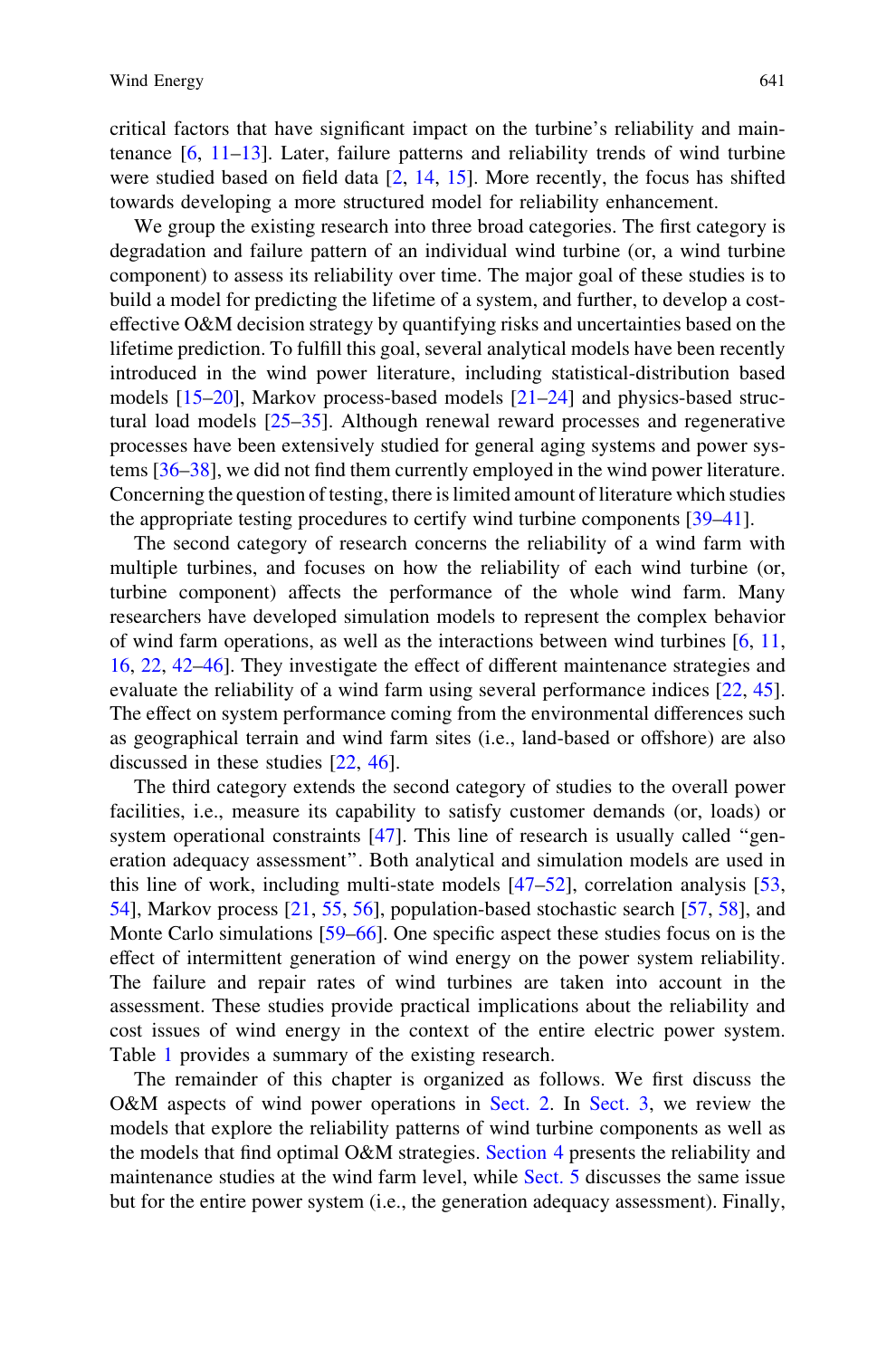| Level        | Methodology                     | Literature               |  |  |
|--------------|---------------------------------|--------------------------|--|--|
| Wind turbine | Statistical approach            | $[15 - 20]$              |  |  |
|              | Stochastic process <sup>a</sup> | $[21 - 24]$              |  |  |
|              | Structural load models          | $[25 - 35]$              |  |  |
| Wind farm    | Simulation                      | $[6, 11, 16, 22, 42-46]$ |  |  |
| Power system | Analytical approach             | $[21, 47 - 58]$          |  |  |
|              | Simulation                      | $[59 - 66]$              |  |  |

<span id="page-3-0"></span>Table 1 Classification of literature at three operating levels

<sup>a</sup> Only Markov processes are presented in this chapter because, to the best of our knowledge, other stochastic processes are not yet discussed in the wind power literature

we conclude the chapter in [Sect. 6](#page-28-0). We acknowledge that there are two other reviews on relevant literature: one is Alsyouf and El-Thalji [\[67](#page-31-0)], who reviewed the recent practices and studies focusing on maintenance issues, and the second is Wen et al. [[47\]](#page-30-0), who summarize the studies on adequacy assessment of power systems (wind power is one element of the power systems). This chapter provides a more comprehensive survey, including the literature in [\[67](#page-31-0)] and [[47\]](#page-30-0). We also include new results from reports and papers since the last survey.

# 2 Understanding Current Status of Wind Turbine **Operations**

In this section, we examine the current O&M costs and key factors affecting wind turbine operations.

# 2.1 O&M Costs

Due to the relatively young history of the wind power industry, many turbines are still operating in their early age so that failure and maintenance data are not as ubiquitous as in a mature industry. Making the matter worse, modern turbines are much more diversified in terms of sizes and designs than earlier turbines. However, the current operational experience was built and accumulated based on earlier turbines. This means that evaluating O&M costs for this young industry is challenging and the results embed high uncertainty. Nevertheless, useful insights can be gained from the experience with the existing turbines.

### 2.1.1 Overall O&M Costs

Walford [[2\]](#page-28-0) evaluates how much O&M costs account for the total cost of energy (COE) by summarizing the results from Vachon [\[3](#page-28-0)], and Lemming et al. [[68\]](#page-31-0). COE is a key metric to evaluate the marketability of wind energy. The current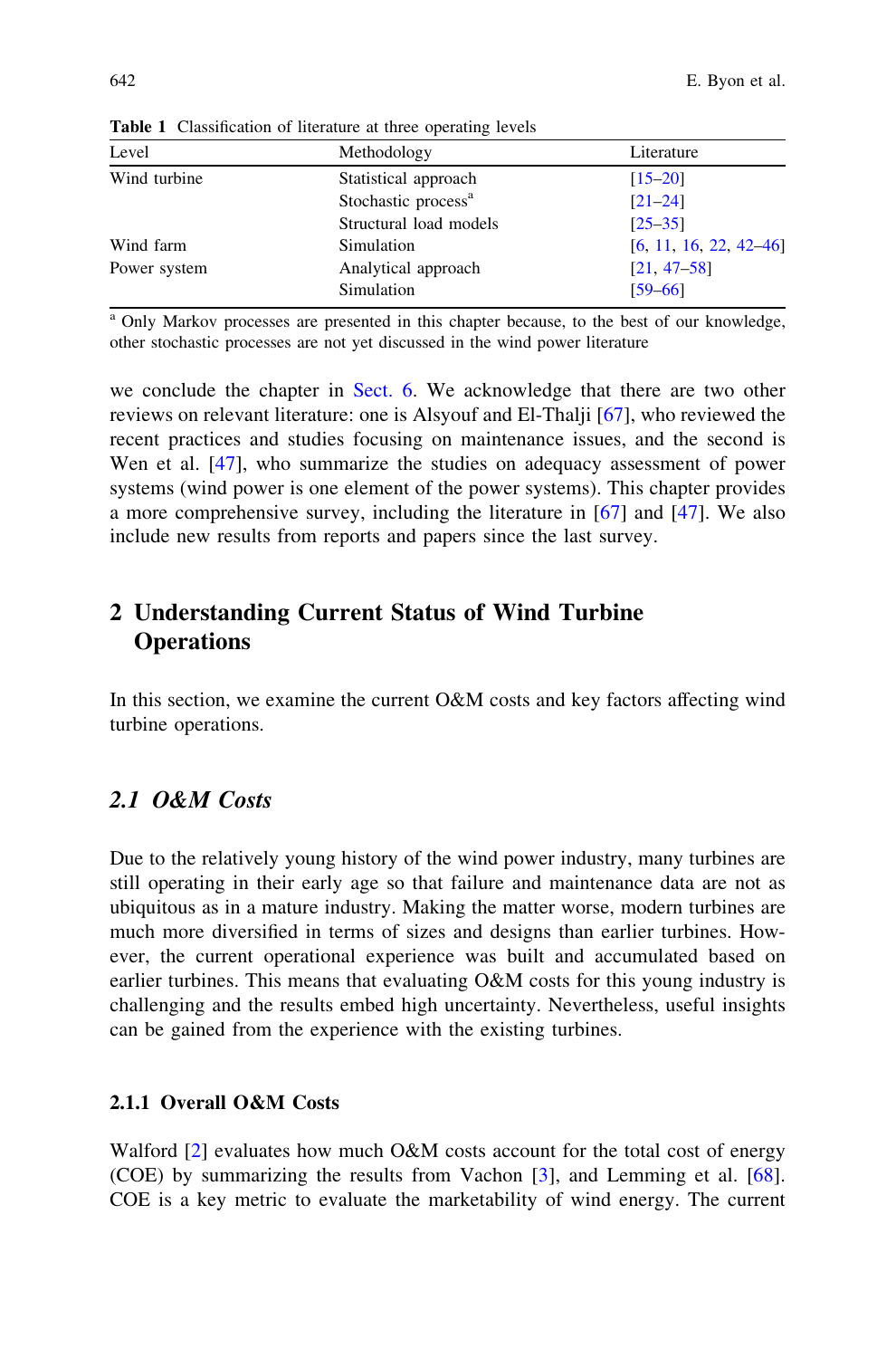COE is \$0.06 - 0.08 k/kWh. According to the studies by Vachon [[3\]](#page-28-0) and Lemming and Morthorst [\[68](#page-31-0)], O&M costs are estimated to be \$0.005–\$0.006/kWh in the first few years of operations, but it escalates to \$0.018–0.022/kWh after 20 years of operations. Based on these two studies, Walford [\[2](#page-28-0)] concluded that the overall O&M costs can account for 10–20 % of the total COE.

U.S. Department of Energy (DOE) [[69\]](#page-31-0) gives a similar estimate of \$0.004–0.006/kWh in 2004 for new wind turbine projects in the Class 4 resource areas (at a Class 4 site, the wind speed is between 5.6 and 6.0 m/s at 10 m height [\[70](#page-31-0)]). But, according to a later report by DOE [\[71](#page-31-0)] in 2006, the actual  $O\&M$  costs range from \$0.008 to \$0.018/kWh, depending on the wind farm size. Most recently, Asmus [\[72\]](#page-32-0)'s study presents even higher O&M costs. Asmus [[72\]](#page-32-0) collected extensively O&M associating data from major wind turbine manufactures and wind energy operators. After compiling data from various sources, Asmus [\[72](#page-32-0)] concludes that the average O&M costs is \$0.027/kWh (or,  $\epsilon$ 0.019/kWh), which may account for half of the COE.

In summary, O&M costs are comparable to the \$0.02/kWh federal production tax credit (PTC) offered in the U.S. as a subsidy. Although PTC was extended in 2012 in the U.S., the subsidy will eventually decrease or disappear in the future. Asmus [\[72](#page-32-0)] also notes that currently about 79 % of turbines are still under warranty, but their warranty phase will be over in the near future. The phase-out perspective of the PTC and the warranty calls for cost-effective O&M strategies for wind turbines in order to make the wind energy market competitive.

#### 2.1.2 Cost Elements

Walford [[2\]](#page-28-0) identifies the cost elements associated with wind farm operations. They include the operational costs for daily activities such as scheduling site personnel, monitoring turbine operations, responding to failures, and coordinating with power utility companies. Other costs include those incurred from taking preventive maintenance actions to prevent failures in advance or taking corrective (or, unscheduled) maintenance after unanticipated failures. Krokoszinski [\[13](#page-29-0)] presents a mathematical model to quantify wind farm production losses in terms of the planned and unplanned downtime, and quality losses.

In general, expenses for daily operations are fairly stable over time, while repair costs fluctuate considerably, depending on the age, location, size of the turbine, and the maintenance strategy [\[73](#page-32-0)]. For example, offshore turbines have much higher corrective maintenance costs due to the logistic difficulties to access the turbines. Corrective maintenance cost can be more than twice the preventive maintenance cost [[16,](#page-29-0) [43](#page-30-0)]. In general, corrective maintenance costs account for 30–60 % of the total O&M costs [[2\]](#page-28-0).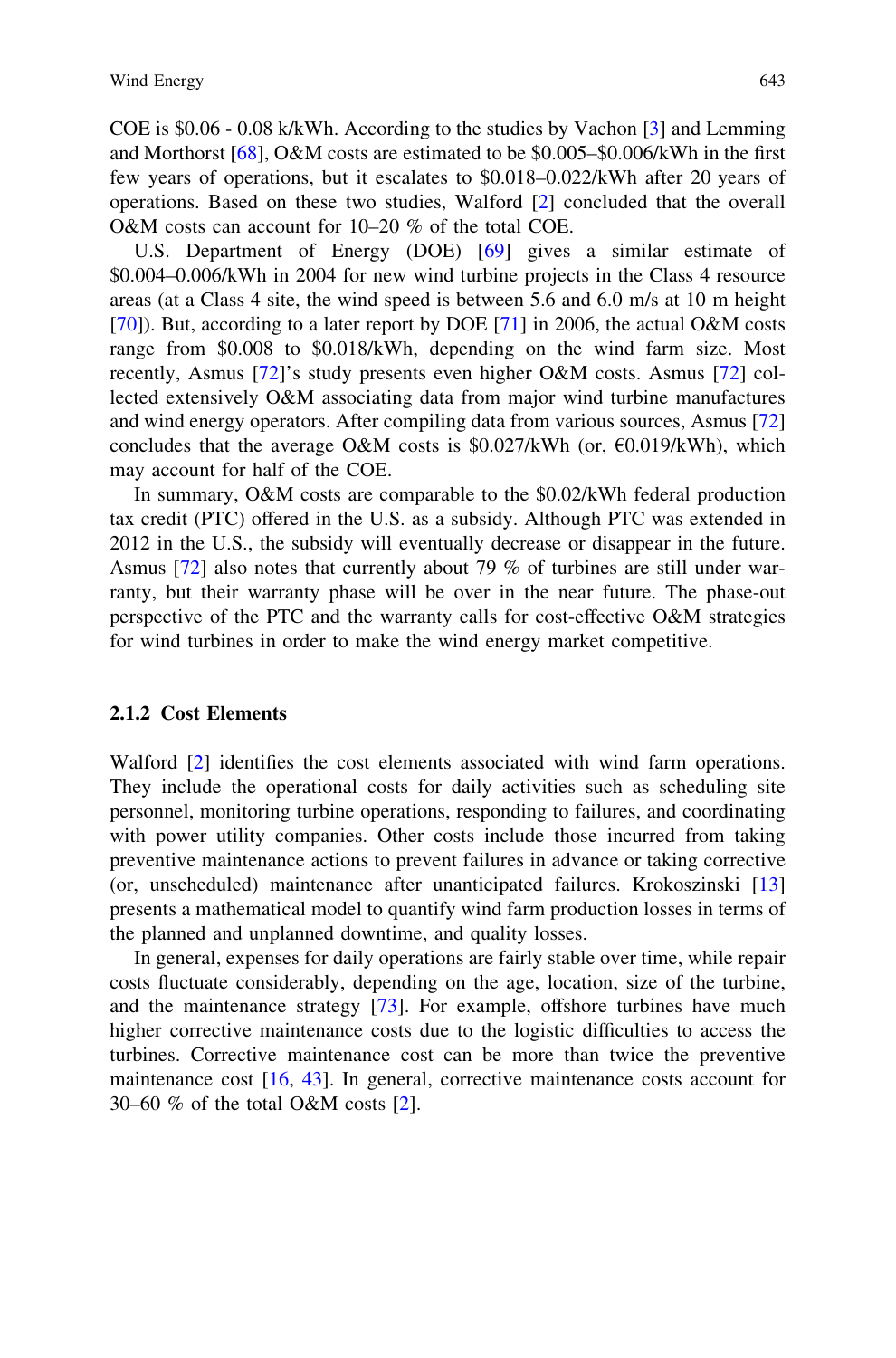# 2.2 Factors Affecting O&M Costs

Many studies examine critical factors that affect the reliability and O&M costs of wind power facilities. Based on the findings, researchers suggest ways to reduce the impact of unplanned failures or minimize maintenance costs [\[2](#page-28-0), [12](#page-29-0)]. Bussel [\[6](#page-29-0)] presents an expert system to determine the availability of wind turbines and O&M costs. The goal in this work is to find the most economical solution by striking a balance between the front-loading costs invested for reliability enhancement and the O&M costs. Pacot et al. [\[12](#page-29-0)] discuss key performance indicators in wind farm management, and analyze the effects of factors such as turbine age, size, and location. Here, we summarize the key factors, which we believe are the most critical in wind farm operations [\[22–24](#page-29-0)].

## 2.2.1 Stochastic Environmental Conditions

Stochastic operating conditions affect the reliability of wind turbines in several ways. First, maintenance activities can be constrained by the stochastic weather conditions. Harsh weather conditions may reduce the feasibility of maintenance. This is in contrast with traditional fuel-based power plants which operate under relatively stationary operating conditions. To maximize potential power generation, wind facilities are built at locations with high wind speeds. But climbing a turbine during wind speeds of more than 20 m/s is not allowed; when speeds are higher than 30 m/s, the site becomes inaccessible [\[22](#page-29-0)]. Moreover, some repair work takes days (and even weeks) to complete due to the physical difficulties of the job. The relatively long duration of a repair session increases the likelihood of disruption by adverse weather. A study using a Monte Carlo simulation [\[42](#page-30-0)] found that turbine availability was only 85–94 % in a 100-unit wind farm situated about 35 km off the Dutch coast. The relatively low turbine availability is in part due to the farm's poor accessibility, which is on average around 60 %. Another study  $[6]$  $[6]$ found that the availability of a wind farm was 76 %. The operational environments and their effect on maintenance feasibility are also discussed in our previous studies [\[23](#page-29-0), [24](#page-29-0), [45\]](#page-30-0).

Weather conditions can affect the reliability of wind turbines substantially. Harsh weather events such as storms and gusts will generate non-stationary loading (or, stress) and reduce the life of key components. Tavner et al. [\[15](#page-29-0)] show that there is a strong relationship between the number of failures and wind speeds. Toward this claim, analysis of field data from Denmark and Germany confirms a clear 12-month periodicity of the number of failures, which coincides with annual weather seasonality.

Besides strong winds, other adverse weather conditions include temperature, icing and lightning strikes. According to Smolders et al. [\[74](#page-32-0)], the operating temperature for wind turbines could range from  $-25$  to 40 °C. Wind turbines at very low temperature sites suffer from the icing problems, namely that icing decreases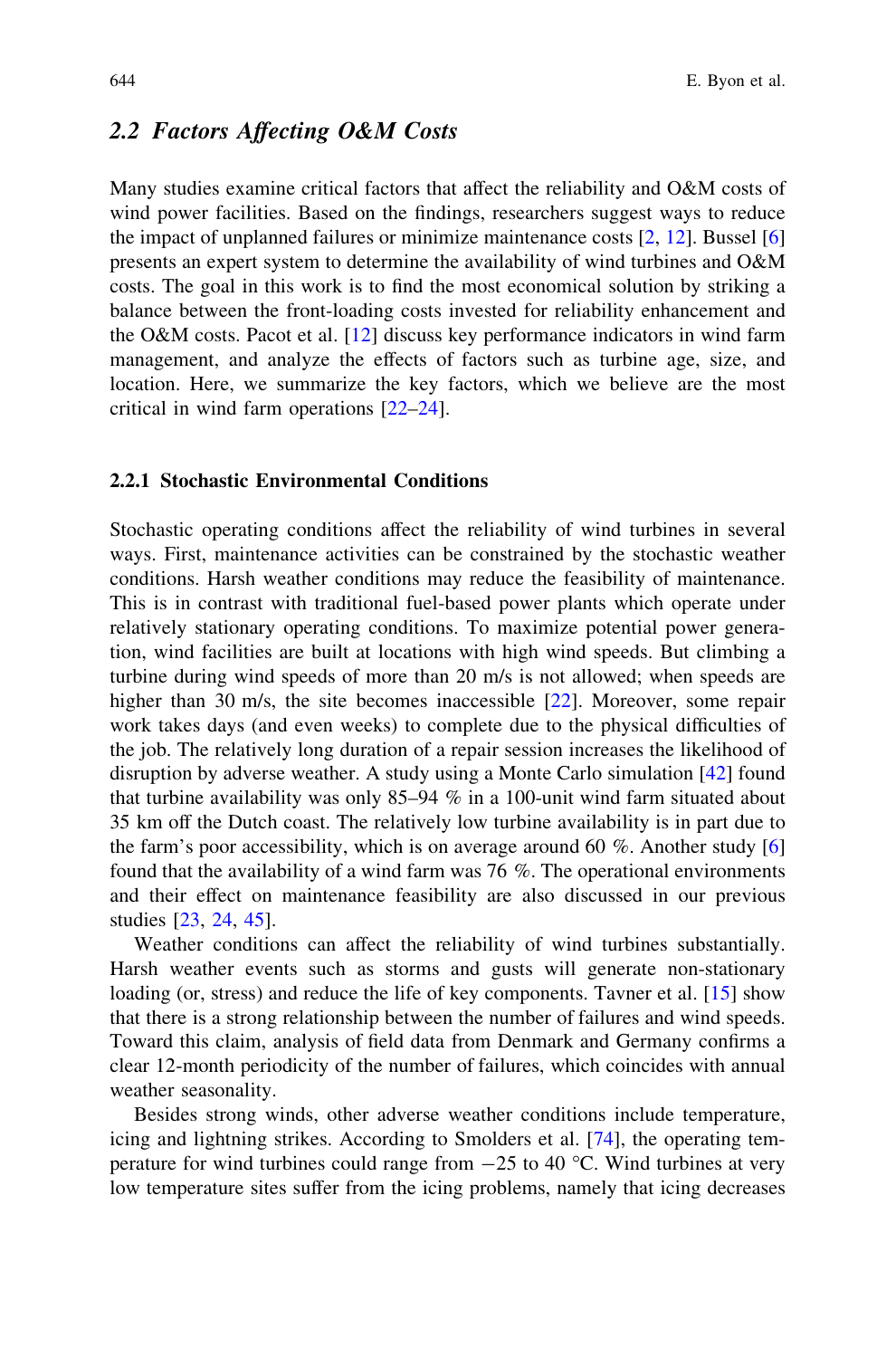power generation and damages rotor blades significantly [\[75](#page-32-0)]. Lightning strikes can also cause serious damage to blades. Although modern turbines are equipped with lightning protection systems in blades, current technology cannot yet completely protect turbine blades from lightning damage [\[76](#page-32-0)].

Harsh weather conditions can cause high revenue losses during downtime. Lost productivity becomes more significant when turbine unavailability occurs during the windy periods [\[2](#page-28-0)]. With increasing application of wind turbines in different terrains, more research is pressingly needed to study how the adverse weather affects reliability and maintenance feasibility and to help practitioners make a better choice of farm locations [[75\]](#page-32-0).

It should also be noted that weather forecasting can play an important role on reliability assessment and maintenance decision-making. The benefits from weather forecasts depend on the accuracy of the forecasts. Thanks to today's sophisticated weather forecast technology, the near-future weather information is usually deemed reliable [[77\]](#page-32-0). Considering the possible long repair time which can take up to several weeks, reliable forecast techniques for medium- or long-term is much needed but not yet available.

#### 2.2.2 Logistic Difficulty

Recently established wind farms tend to house larger and larger wind turbines, in a great number and spreading over a broad area. The sheer size of wind turbine components makes it difficult to store spare parts in a warehouse waiting for repairs or replacements. Rather, they are likely ordered and shipped directly from a manufacturer when needed. Doing so often leads to long lead time in obtaining parts and can result in costly delays in performing repairs. Pacot et al. [\[12](#page-29-0)] point out that it may take several weeks for critical parts, such as a gearbox, to be delivered. Another aspect of the logistic difficulty is caused by the long distances of wind farms from their operation centers, and that major repairs require heavy duty equipment such as a crane or a helicopter to access the turbine. It certainly takes quite an effort to assemble the maintenance crews and prepare for a major repair. Logistic costs may escalate substantially, depending on accessibility to the turbine site, maintenance strategy, and equipment availability.

## 2.2.3 Different Failure Modes and Effects

A wind turbine consists of several critical components such as a drive train, gearbox, generator and electrical system, each of which has different failure frequencies and effects. Each single component may also have different failure modes. The occurring failure mode determines what type of parts/crew is required, which in turn determines the costs, lead time and repair time. Accordingly, the maintenance costs and the downtime due to the occurrence of a failure could vary significantly for different failure modes.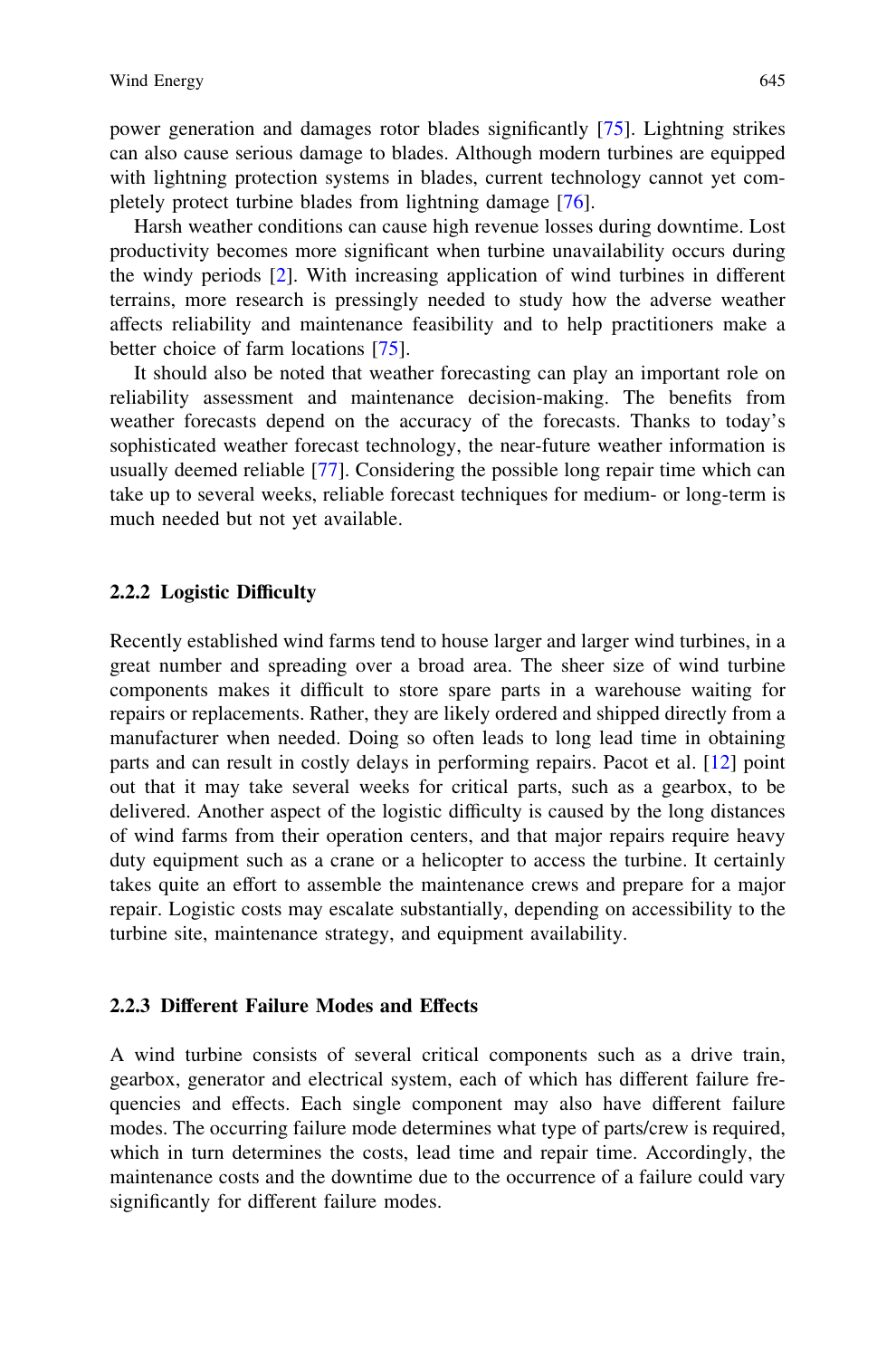<span id="page-7-0"></span>Arabian-Hoseynabadi et al. [[78\]](#page-32-0) perform a failure modes and effects analysis for the major components in various types of wind turbines and study their failure effects on the overall turbine performance. Ribrant [[14\]](#page-29-0) and Ribrant and Bertling [\[79](#page-32-0)] review the different failure modes of turbine components and the corresponding consequences. For example, a failing gearbox can lead to bearing failures, sealing problems, and oil system problems. According to Ribrant [[14\]](#page-29-0), it can take several weeks to fix the problems associated with bearing failures, partly because of the long lead time needed to have labor and heavy-duty equipment in place. On the other hand, oil system problems can be fixed within hours.

According to a recent industry survey [\[72](#page-32-0)], most serious failures are associated with the gearbox. As an alternative, direct-drive (gearbox free) turbines in which generators rotate at the same speed as the rotor were introduced. Echavarria et al. [\[75](#page-32-0)] show, however, that the failure rate in "generator" of direct drive turbines is higher than the failure rates in "generator" and "gearbox" combined during the first ten operational years. This implies that direct-drive may resolve the frequent failure issues of the gearbox, but cause new problems that have not been encountered in other designs. Yet, we should be cautious to conclude which design is better in terms of reliability since the reliability results of direct-drive turbines in Echavarria et al.'s study are based on a small number of direct-drive turbines. More time and efforts would be required to assess the reliability of each different design.

## 2.2.4 Condition-Based Maintenance

Condition-based maintenance (CBM) has become an important method to reduce the O&M costs [\[80\]](#page-32-0). CBM involves two processes. The first process is to diagnose the current condition through condition monitoring equipment. Sensors installed inside turbines can provide diagnostic information about the health condition of turbine components. Such data help wind farm operators estimate the deterioration level and make real-time reliability evaluation. Based on this reliability update, the next step is to establish appropriate maintenance policies before the actual occurrence of major failures to avoid consequential damages.

Comprehensive review of the recent monitoring techniques is provided by Hameed et al. [\[81](#page-32-0)]. In general, vibration analysis is the primary monitoring technique used for gearbox fault detection [\[82](#page-32-0)]. Other common monitoring systems include: measuring the temperature of bearings, analyzing the lubrication oil particulate content, and optical measurements of strains in wind turbine structures. Caselitz and Giebhardt [[83\]](#page-32-0) discuss the integration of a condition monitoring system into offshore wind turbines for improved operational safety.

A few studies attempt to quantify the benefits of CBM in the wind power industry [[7,](#page-29-0) [22](#page-29-0), [45\]](#page-30-0). Nilsson and Bertling [[7\]](#page-29-0) present an asset life-cycle cost analysis by breaking the total maintenance cost into several cost components. They analyze the benefits of CBM with case studies of two wind farms in Sweden and the UK, respectively. They conclude that CBM can benefit the maintenance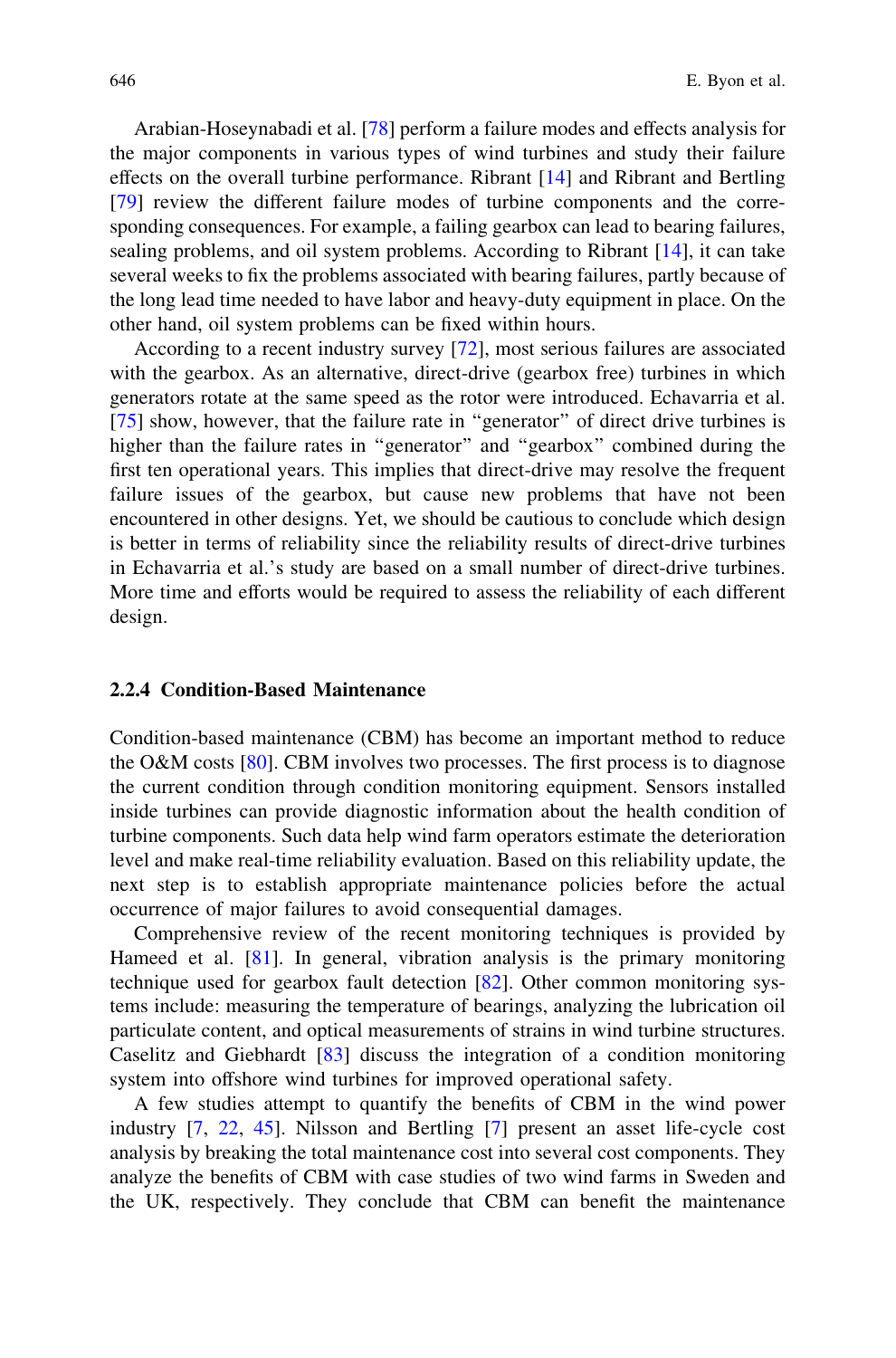management of wind power systems. The economic advantage becomes more clear when an entire wind farm rather than a single wind turbine is considered. For offshore wind farms, a condition monitoring system could provide a greater help by making maintenance planning more efficient.

McMillan and Ault [[22\]](#page-29-0) evaluate the cost-effectiveness of CBM via Monte Carlo simulations. They compare a six-month periodic maintenance policy with CBM with respect to the annual yield of power production, capacity factor, availability, annual revenue and failure rates. Through simulating various scenarios with different weather patterns, down-time durations, and repair costs, they show for land-based turbines that a CBM strategy could provide the operators remarkable economic benefits. For example, with an average wind speed of 6.590 m/s and cost factors obtained from [[84\]](#page-32-0), CBM can have operational savings of  $\text{\textsterling}225,000$  (or, equivalently, \$350,280 with an exchange rate of 1 pound  $= 1.5668$  dollar) per turbine, when considering 15 years as a turbine life. Sensitivity analysis with relatively large ranges in parameter values indicate that the contribution of CBM is highly dependent on replacement costs, wind regime and downtime durations. Obviously, one would expect more benefits for offshore wind turbines since the repairs of those turbines are more costly and taking maintenance actions at an offshore location faces more constraints.

McMillan and Ault [[22\]](#page-29-0) assume that the condition monitoring equipment reveals exactly the degradation status of each turbine component. However, condition monitoring equipment cannot in general solve the uncertainty issue [[85\]](#page-32-0). Estimations rarely reveal perfectly the system's health status due to a wide variety of reasons, such as imperfect models linking measurements to specific faults, as well as noises and contaminations in sensor signals. More importantly, fault diagnosis based on sensor measurements is nontrivial, because wind turbines operate under non-steady and irregular operating conditions.

Considering these sensor uncertainties, the authors of this chapter consider two types of measurements to estimate the internal condition of each turbine component in our previous work [\[23](#page-29-0), [24\]](#page-29-0): (1) inexpensive, but less reliable, real-time remote sensing and diagnosis from general condition monitoring equipment, and (2) expensive, but more certain, on-site visit/observation (OB). OB is fulfilled by either dispatching a maintenance crew or, if technologically feasible, invoking more advanced smart sensors. Both options are generally costly, but can presumably depict system conditions with a high confidence. It should be noted that the co-existence of real-time monitoring and on-site visit/observation is a unique aspect in the wind energy industry. The information uncertainty from the condition monitoring equipment must be handled with caution, and on-site observations must be integrated with planning maintenance actions. Considering the different observation options, Byon et al. propose two CBM models in [\[23](#page-29-0), [24](#page-29-0)]. Their results show that OB should be taken when the estimated system conditions from condition monitoring equipment are not clear. The optimal observation actions also depend on the weather conditions. For example, OB should be taken more often under harsh weather conditions to decide the most suitable maintenance tasks than under mild weather conditions.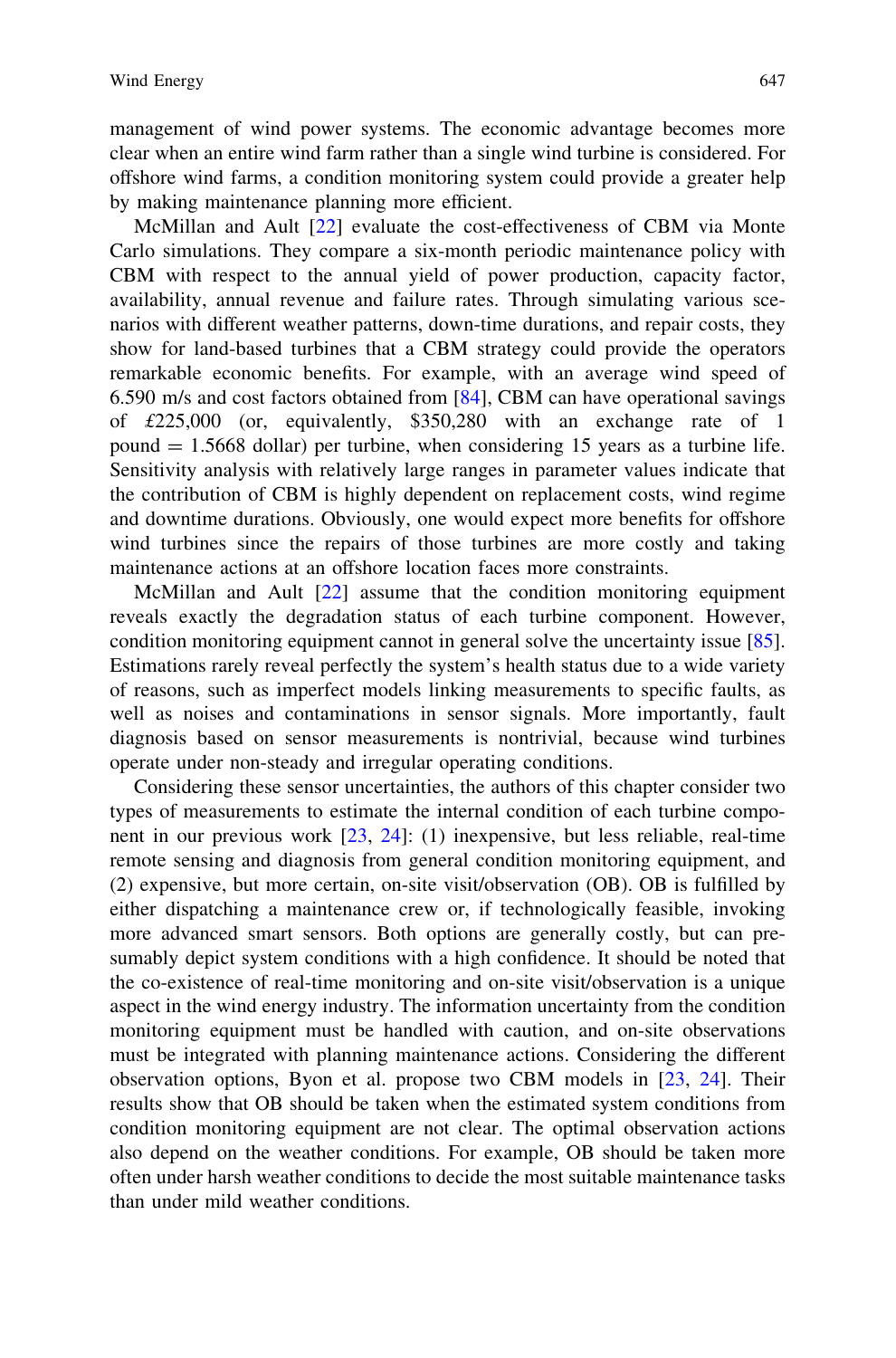<span id="page-9-0"></span>The authors of this chapter also develop a discrete event simulation model for wind farm operations that can evaluate different O&M strategies [\[45](#page-30-0)]. The current version implements two different O&M strategies: scheduled maintenance and a CBM strategy. In the CBM strategy, preventive repairs are carried out when sensors send alarm signals. The implementation results indicate that the CBM strategy provides appreciable benefits over the scheduled maintenance in terms of failure frequency, O&M costs and power generation. For example, the failure frequency is reduced by 11.7 %, when CBM instead of scheduled maintenance is used.

# 3 Models to Assess Reliability of a Wind Turbine and to Find Optimal O&M Strategies

In this section, we review existing studies that evaluate the reliability of a wind turbine and find a cost-effective O&M strategy. We discuss three different approaches: the first one is the statistical approach to assess the reliability level and identify the optimal repair (or, replacement) time based on the failure statistics; the second approach uses Markov models to analyze the stochastic aging behavior of wind turbine components; and the third approach is based on physical fatigue analysis.

## 3.1 Statistical Distribution-Based Analysis

#### 3.1.1 Life-Time Analysis Using the Weibull Distribution

In reliability engineering, one of the most commonly used distributions to represent the life-time of a system is a Weibull distribution. This distribution has been applied in many applications to model a great variety of data and life characteristics. In wind facility modeling, several studies apply the Weibull distribution in determining the lifetime reliability of a population of wind turbines (or, turbine components).

Let T be a random variable representing the life-time of a system. The probability density function (pdf) of the Weibull distribution is given as follows:

$$
f(t) = \begin{cases} \frac{\beta}{\eta} \left(\frac{t}{\eta}\right)^{\beta - 1} \left(e^{-\frac{t}{\eta}}\right)^{\beta}, & t \ge 0\\ 0, & t < 0, \end{cases}
$$
 (1)

where  $\beta > 0$  is the shape parameter and  $\eta > 0$  is the scale parameter.  $\beta < 1$  denotes a decreasing failure rate, usually known as the ''infant mortality''. This happens when failures occur in an early period of operation. As the defective items are taken out of the population, failure rates decrease over time. On the other hand,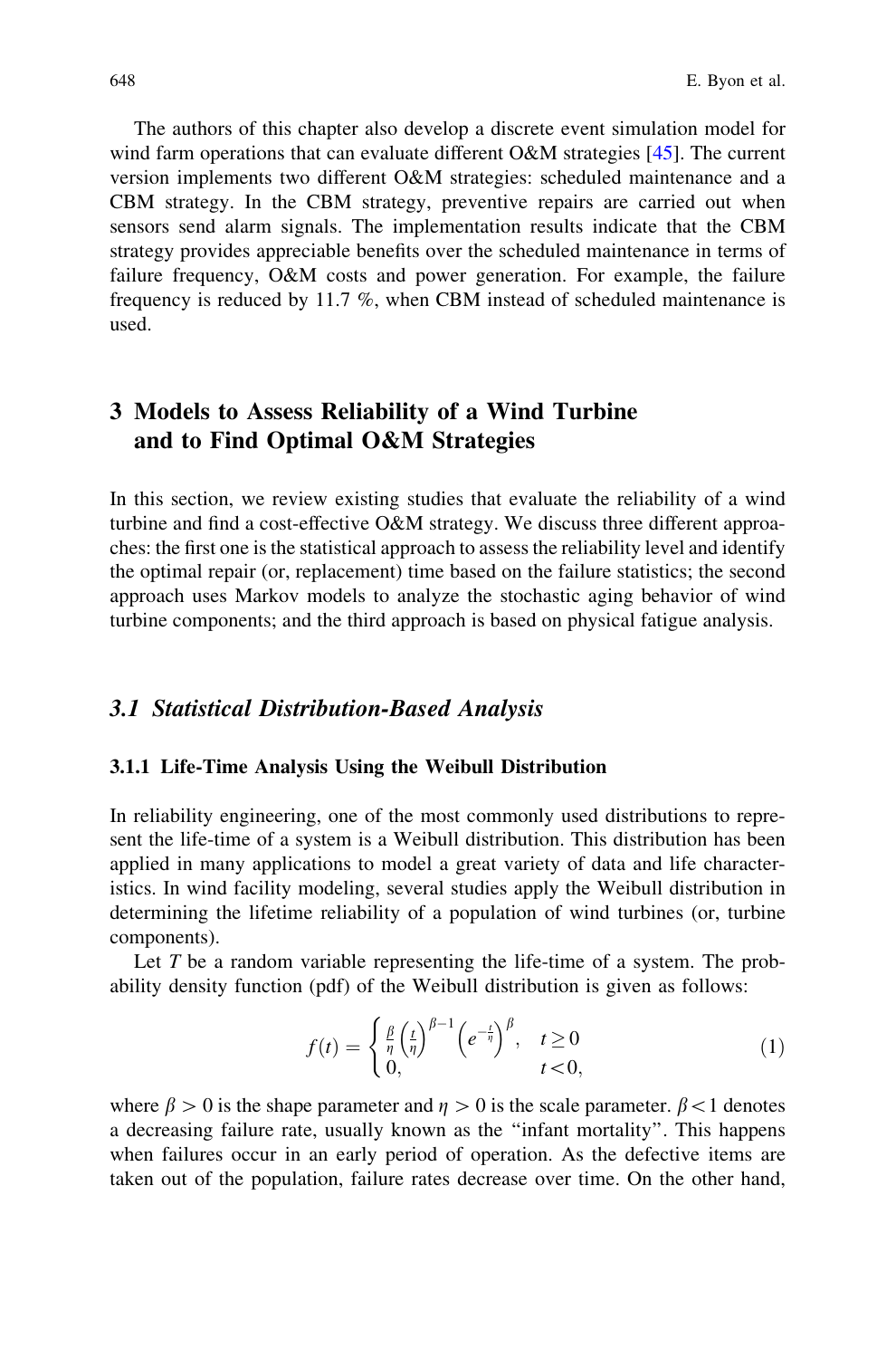$\beta$  > 1 indicates an increasing failure pattern, often found in an aging system. When  $\beta = 1$ , the pdf in ([1\)](#page-9-0) is exactly the same as the pdf of an exponential distribution. As such,  $\beta = 1$  indicates a constant failure rate, or random failure pattern, implying that any maintenance activity to improve the system condition is unnecessary. For detailed discussions to assess reliability using the Weibull distribution, please refer to [\[86](#page-32-0)].

Andrawus et al. [[16\]](#page-29-0) employ the Weibull distribution to model the failure patterns of several critical components in a wind turbine such as the main shaft, main bearings, gearbox and generator. For one type of 600 kW horizontal axis turbines, they collect historical failure data from the turbine's supervisory control and data acquisition (SCADA) system over a period of 9 years. The data include the date and time of failure occurrences and the (possible) causes of the failures. They estimate the parameter values in the Weibull distribution using a maximum likelihood estimation (MLE). According to their case studies, the estimated shape parameters for the main bearing, gearbox and generator are close to ''one'', indicating a random failure pattern. Only the main shafts exhibit a wear-out (or, aging) failure pattern. After conducting these life-time analyses and also considering the cost factors (such as planned and unplanned maintenance costs), they made suggestions for the optimal replacement time for each component. For example, they recommend that a gearbox should be replaced every six years and a generator every three years to minimize the total maintenance costs.

Remark The results of the constant failure rates of the three components in Andrawus et al.'s study [[16\]](#page-29-0) are counter-intuitive, contradicting the results from other studies [[19](#page-29-0), [22\]](#page-29-0). It is commonly accepted that most wind turbine components deteriorate over time. On the other hand, electrical systems in a turbine show random failure patterns in general. We conjecture that the maintenance practices, which might have been performed while the field data were collected, may need to be considered in Andrawus et al.'s study. If the failure data used in the study are obtained from the turbines under scheduled maintenance, the random failure patterns may be because the scheduled maintenance restores the turbines back to their renewed states from time to time. If this maintenance effect is taken out, Andrawus et al.'s data may confirm the result from [\[19](#page-29-0), [22\]](#page-29-0), and show turbine deterioration patterns instead.

Wind turbines at different locations undergo different degradation, depending on the climate characteristics under which a turbine is operating. Vittal and Teboul [\[20](#page-29-0)] use a Weibull proportional hazard model to incorporate the weather climate effects on the lifetime of wind turbines. They express the scale parameter,  $\eta$  in ([1\)](#page-9-0), as a function of weather factors such as wind speed, capacity factor, and temperature. In this way, site-specific climate characteristics are combined with the general aging behavior of a population of wind turbines to derive a turbine lifetime.

Wen et al. [\[47\]](#page-30-0) and Basumatary et al. [\[87](#page-32-0)] summarize different methods to estimate the parameters of the Weibull distribution. They use these methods in the wind regime analysis to represent the wind speeds model. Nonetheless, we believe that these methods can be applied to reliability analysis as well.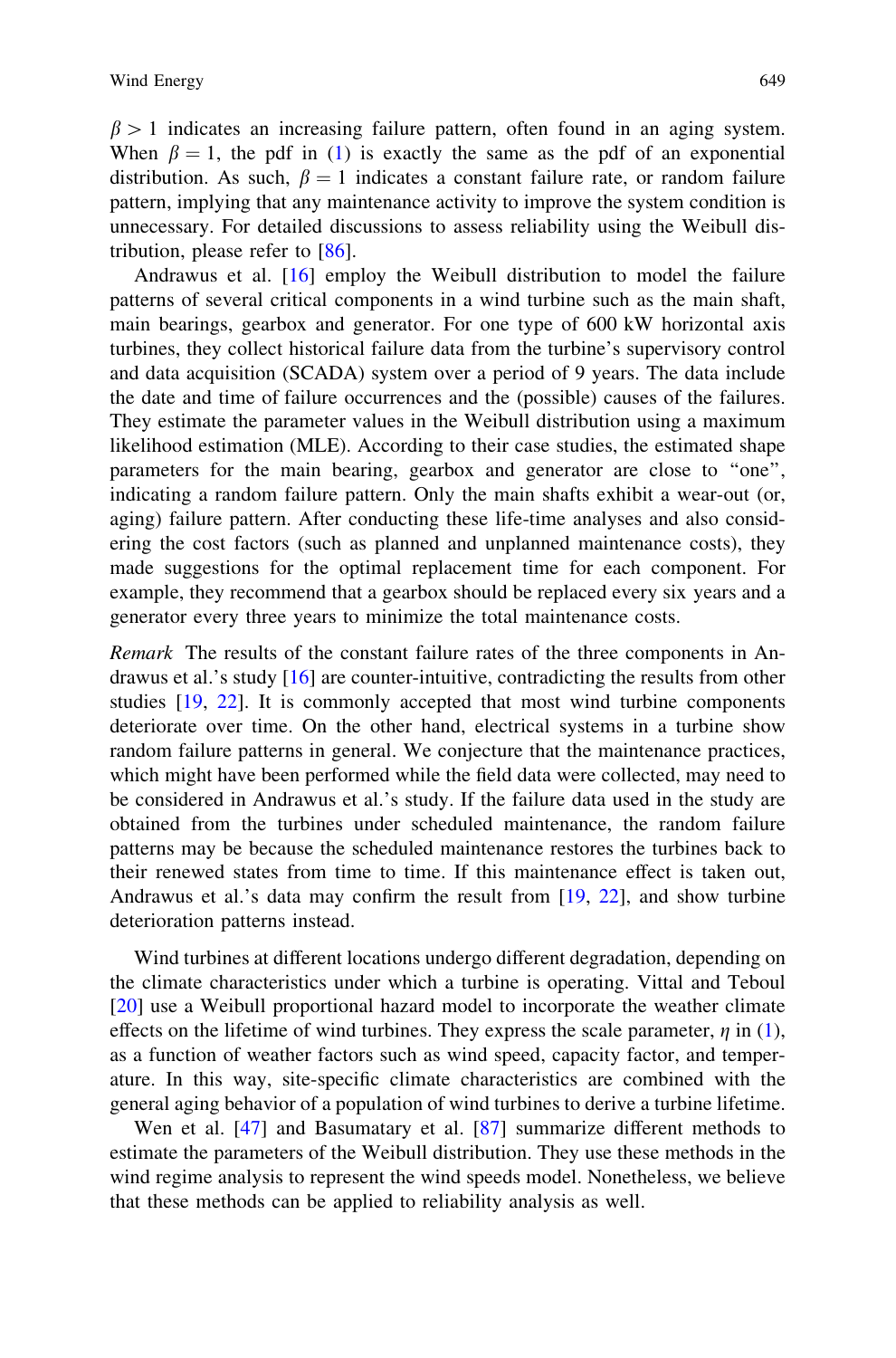## <span id="page-11-0"></span>3.1.2 Assessing Reliability Patterns Using Homogeneous/Non-Homogeneous Poisson Process

Oftentimes, the time to failure information (which was used in Andrawus et al. [\[16](#page-29-0)]) may not be available in the public domain. Instead, a few survey reports and newsletters provide ''grouped'' data with little information on individual turbines or maintenance activities [\[19,](#page-29-0) [88\]](#page-32-0). In the grouped data, only is provided the number of failures occurring in a population of turbines during a specific period, whereas the actual time when a failure takes place is missing [[17\]](#page-29-0). For example, Windstats [[88\]](#page-32-0), a quarterly newsletter issued by Haymarket Business Media Limited (Haymarket), provides a monthly or quarterly survey including the number of failures for each subsystem of wind turbines. Table 2 presents an illustrative example of the failure statistics from one Windstats newsletter [[18\]](#page-29-0).

To utilize the failure statistics over time, several studies use modeling tools such as homogeneous or non-homogeneous Poisson processes [[15,](#page-29-0) [17–19\]](#page-29-0). Homogeneous Poisson process (HPP) is a typical Poisson process with constant occurrence rate  $\lambda$  per unit time, while, understandably, a non-homogeneous Poisson process (NHPP) has a time-varying failure rate, represented by an intensity function  $\lambda(t)$  at time (or, age) t. NHPP was used to model the failure patterns in the repairable systems. It is assumed that a repair returns the system condition to its original state immediately prior to the failure; this repair is called *minimal repair* [\[89](#page-32-0)]. In NHPP, the probability of *n* failures occurring in the time interval (a, b] is given by [\[90](#page-32-0)],

$$
P(N(a,b]=n)=\frac{\left[\int_a^b \lambda(t)dt\right]^n e^{-\int_a^b \lambda(t)dt}}{n!},\qquad(2)
$$

for  $n = 0, 1, \ldots$  For a detailed discussion of NHPP, we refer the interested reader to [\[90–93](#page-32-0)].

There are several techniques to estimate the intensity function  $\lambda(t)$ . One of the commonly used models is a power law process, or Weibull process [[89,](#page-32-0) [93\]](#page-32-0), where the intensity function has the following form:

$$
\lambda(t) = \frac{\beta}{\eta} \left(\frac{t}{\eta}\right)^{\beta - 1}.
$$
\n(3)

| <b>Table 2</b> The number of failures in Danish wind turbines in 1994 |  |  |  |  |  |  |  |  |  |  |
|-----------------------------------------------------------------------|--|--|--|--|--|--|--|--|--|--|
|-----------------------------------------------------------------------|--|--|--|--|--|--|--|--|--|--|

|                                    | October | November | December |  |
|------------------------------------|---------|----------|----------|--|
| Number of total turbines reporting | 2,036   | 2,083    | 2,164    |  |
| Subassembly failure                |         |          |          |  |
| Blade                              | 15      | n        |          |  |
| Gearbox                            |         |          |          |  |
| $\cdots$                           |         |          |          |  |
| Total number of failures           | 158     | 130      | 175      |  |

Note: The data are obtained from the study of Guo et al. [\[18\]](#page-29-0)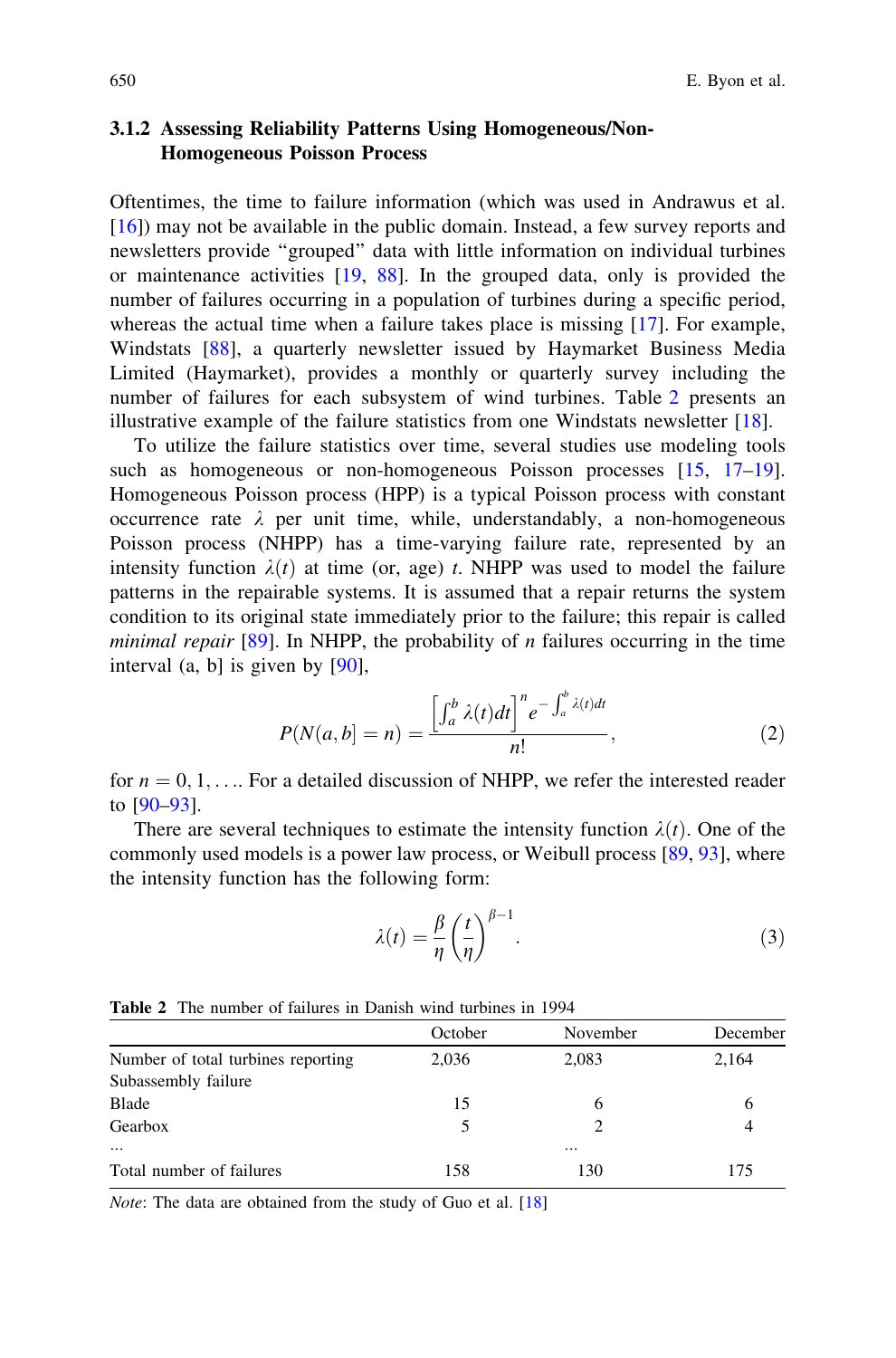<span id="page-12-0"></span>Here,  $\beta > 0$  is the shape parameter and  $\eta > 0$  is the scale parameter. Similar to the Weibull distribution discussed above,  $\beta$ <1 represents early failure patterns, whereas  $\beta > 1$  indicates a deteriorating (or, aging) process, and  $\beta = 1$  denotes a constant failure rate.

Tavner et al. [\[17](#page-29-0)] establish an HPP model using the failure statistics data obtained from Windstats over the 10-year period from 1994 to 2004. They analyze the failure data from two countries, Germany and Denmark, both of which hold a large wind energy production capacity. Tavner et al. [\[17](#page-29-0)] assume that failures occur randomly and their HPP model has  $\beta = 1$  and  $\lambda = 1/\eta$  (i.e.,  $\lambda(t)$  is constant) because they consider the deterioration phase has not yet arrived for the wind turbines under study due to the turbine's young age. In another study, Tavner et al. [\[15](#page-29-0)] quantify how the wind speeds affect turbine reliability and which components are affected the most, also using the Windstats data.

Later, Guo et al. [[18\]](#page-29-0) extend Tavner et al.'s study [[17\]](#page-29-0) by considering a NHPP model. They also use the data extracted from Windstats [\[88](#page-32-0)]. For handling the "grouped data", they suppose that there are  $n_1, n_2, \ldots, n_k$  failures during the time intervals of  $(t_0, t_1], (t_1, t_2], \ldots, (t_{k-1}, t_k]$ , respectively, and assume that individual groups are independent of each other. Then, the joint probability for the  $k$  group events is:

$$
P(N(t_0, t_1] = n_1, N(t_1, t_2] = n_2, ..., N(t_{k-1}, t_k] = n_k)
$$
  
= 
$$
\prod_{i=1}^k P(N(t_{i-1}, t_i] = n_i)
$$
  
= 
$$
\prod_{i=1}^k \frac{\left[\int_{t_{i-1}}^{t_i} \lambda(t)dt\right]^{n_i} e^{-\int_{t_{i-1}}^{t_i} \lambda(t)dt}}{n_i!},
$$
 (4)

where  $\lambda(t)$  is given in ([3\)](#page-11-0). One additional complexity Guo et al. [[18\]](#page-29-0) need to handle is the uncertain running time of the turbines since their installation. This is because the data collected in Windstats does not necessarily (and usually do not) coincide with the exact date when the wind turbines started their first operations. For example, even though the Danish turbine data in Windstats start from October 1994 in Windstats, it is more likely that the reported wind turbines started their operations earlier than October 1994. For handling this problem, Guo et al. [\[18](#page-29-0)] introduce an additional parameter into the Weibull process and argue for using a three-parameter Weibull distribution, rather than the typical two-parameter one as discussed above. Like the two-parameter Weibull distribution, the parameter estimation part in the three-parameter model is still done through either the MLE or the least-squares (LS) methods. After analyzing the Danish and German data in Windstat, respectively, Guo et al. [[18\]](#page-29-0) conclude that the three-parameter model has advantages over the two-parameters model in terms of predicting the reliability trend more accurately.

The studies by Tavner et al. [\[17](#page-29-0)] and Guo et al. [\[18](#page-29-0)] make an initial attempt in utilizing grouped failure data for reliability assessment. However, their models do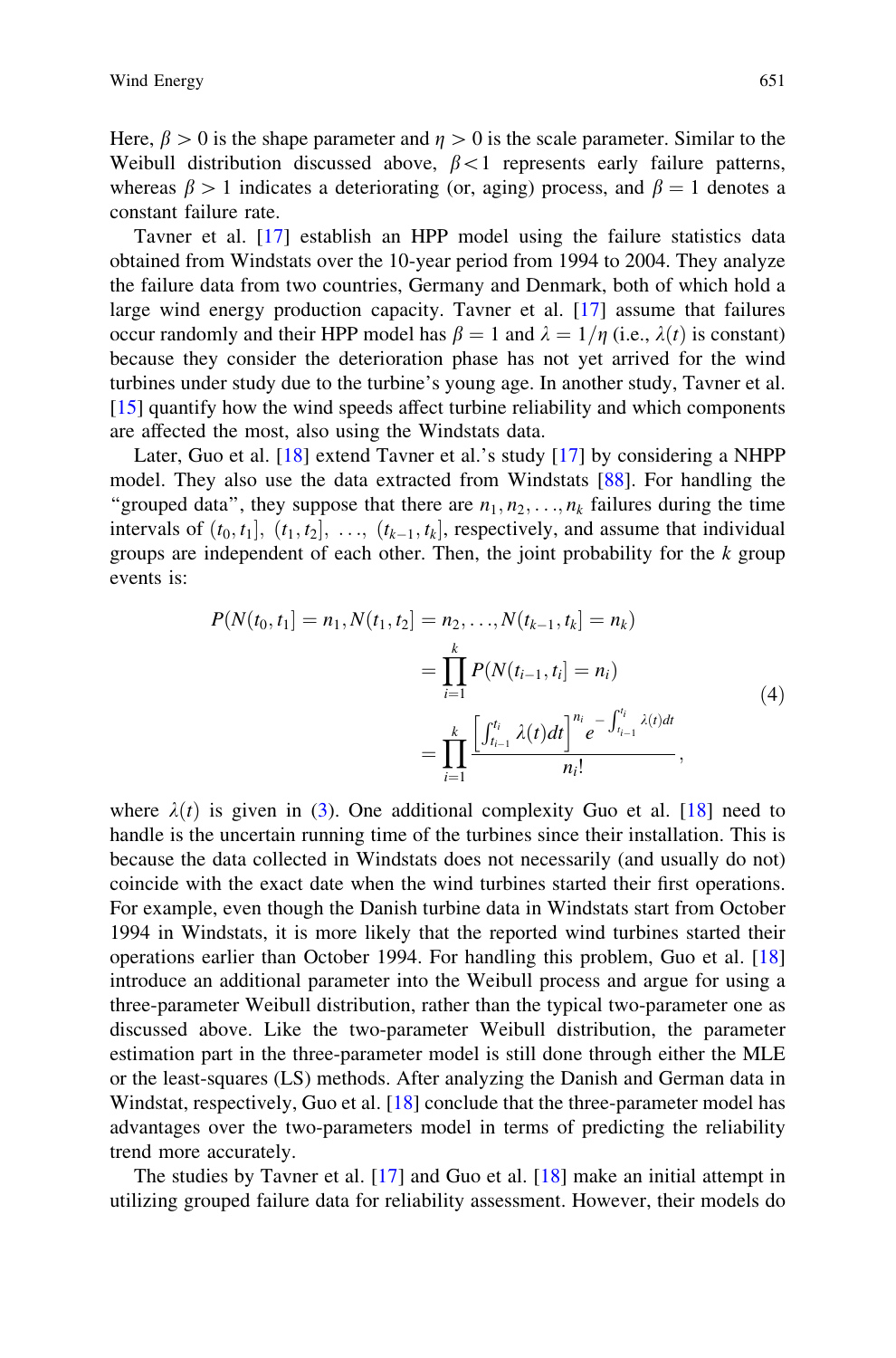<span id="page-13-0"></span>not consider the changing population of turbines. Apparently, individual turbines with different sizes and structural designs are added at different times. This is evident in Table [2,](#page-11-0) where the number of turbines reported in Windstats increases over time, possibly with variations in turbine sizes and designs. Consequently, turbines may be at different operating ages and have different intensity function  $\lambda(t)$  in ([3\)](#page-11-0) during a given time interval  $(t_{i-1}, t_i]$ . But because of the lack of detailed information in Windstats, Guo et al. [[18\]](#page-29-0) do not consider the difference in turbines coming from an evolving turbine population. Rather, Guo et al. [\[18](#page-29-0)]'s NHHP model treats the operation time of all turbines the same. Future work will need to account for the evolving nature of turbine population for more accurate reliability assessment of the wind power facilities.

Coolen et al. [[19\]](#page-29-0) study the grouped failure statistics data published in LWK [\[94](#page-32-0)] regarding turbines in Germany. Unlike the Windstats data, LWK provides the models of wind turbines associated with their data. Coolen et al. [\[19](#page-29-0)] attempt to build a NHPP model for wind turbine Model V39/500. Unfortunately, the Chi squared test rejects the hypothesis that the NHPP model fits the data for the whole wind turbine system and the gearbox. Coolen et al. [[19](#page-29-0)] argue that the rejection is due to the lack of the actual turbine operation time, which in turn makes the probability calculation in [\(4](#page-12-0)) inconsistent with data. This explanation appears to be in line with our concerns expressed in the previous paragraph.

## 3.2 Markov Process-Based Analysis

#### 3.2.1 Reliability Assessment Using a Markov Process

Markov process-based models are widely used in reliability assessment for the conventional power systems  $[8–10, 95, 96]$  $[8–10, 95, 96]$  $[8–10, 95, 96]$  $[8–10, 95, 96]$  $[8–10, 95, 96]$  $[8–10, 95, 96]$ . Not surprisingly, it has become one of the most popular modeling tools for wind turbine reliability assessment as well.

Let us consider a discrete time Markov process with a finite number of states. Suppose that the deterioration levels of an operating system are classified into a finite number of conditions  $1, \ldots, M$  and that there are L different types of failures. Then, the system condition can be categorized into a series of states,  $1, \ldots, M + L$ . State 1 denotes the best condition like "new", and state M denotes the most deteriorated operating condition before a system fails. State  $M + l$  reflects the *l*th failed mode,  $l = 1, \ldots, L$ . When a system undergoes Markovian deterioration, the transition probability from one state to another only depends on the immediate past state rather than the entire state history.

Figure [1](#page-14-0) illustrates the state transitions for a repairable system. In the figure,  $p_{ij}$ ,  $i \leq j, i, j = 1, \ldots, M$ , above a solid line denotes a transition probability from an operating state to another operating state, and  $\lambda_{ij}$  is the failure rate from an operating state  $i$  to the failure state  $j$ . Because an operating system cannot improve on its own in general, only transitions to more degraded or failed states are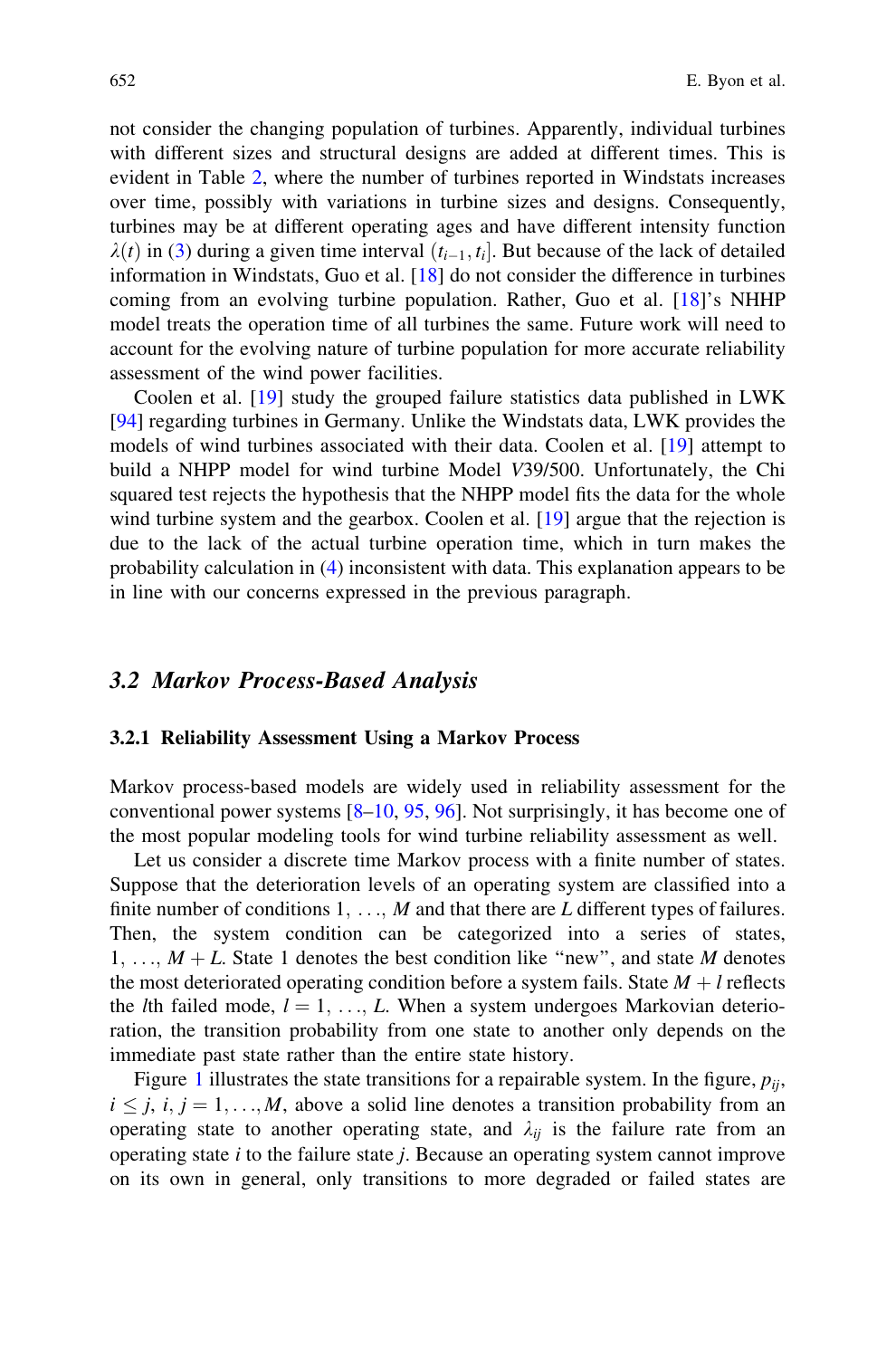<span id="page-14-0"></span>

Fig. 1 State transition diagram for Markovian deterioration system

considered in the figure, denoted by the solid lines.  $\mu_{ii}$  near the dashed line is the repair rate from a failure state  $i$ , improving the system to an operating state  $j$  for  $j \leq i$ , whereas  $\mu_{ii}$ ,  $i = M + 1, \ldots, M + L$ , is the non-repair rate. With repair, the system can be returned from a failure state back to operation.

For simplicity, suppose that  $M = 1$  and  $L = 1$ . That is, the system condition is categorized by two simple states: up or down. Let us also assume that operators repair the system whenever it fails. Then, the transition probability matrix  $P_{2\times 2}$ consists of the following four elements [\[24](#page-29-0)]:

$$
P = \begin{bmatrix} 1 - \lambda & \lambda \\ \mu & 1 - \mu \end{bmatrix},\tag{5}
$$

where  $\lambda$  denotes a failure rate which is the probability that the system fails until the next period.  $\mu$  is a transition probability with which the system can be restored to the operating state. People call this probability as the repair rate of the system [[21\]](#page-29-0). In this simple case, the mean time to failure (MTTF) is  $1/\lambda$ , and the mean time to repair (MTTR) is  $1/\mu$ . The mean time between failure (MTBF) is simply the sum of MTTF and MTTR. By applying the limit distribution of an ergodic Markov chain [[97\]](#page-32-0), the limiting average availability (i.e., the limiting expected proportion of time when the system is up) becomes  $\mu/\lambda + \mu$ . For a more complicated system with multiple deteriorating states (i.e.,  $M > 1$ ) and/or multiple failure states (i.e.,  $L > 1$ , similar analysis can be done.

Initial efforts using a Markov model in wind power systems can be found in Sayas and Allan's study  $[21]$  $[21]$ . They evaluate the generation adequacy of wind farms, in which the wind turbine condition is divided into two binary states (i.e., up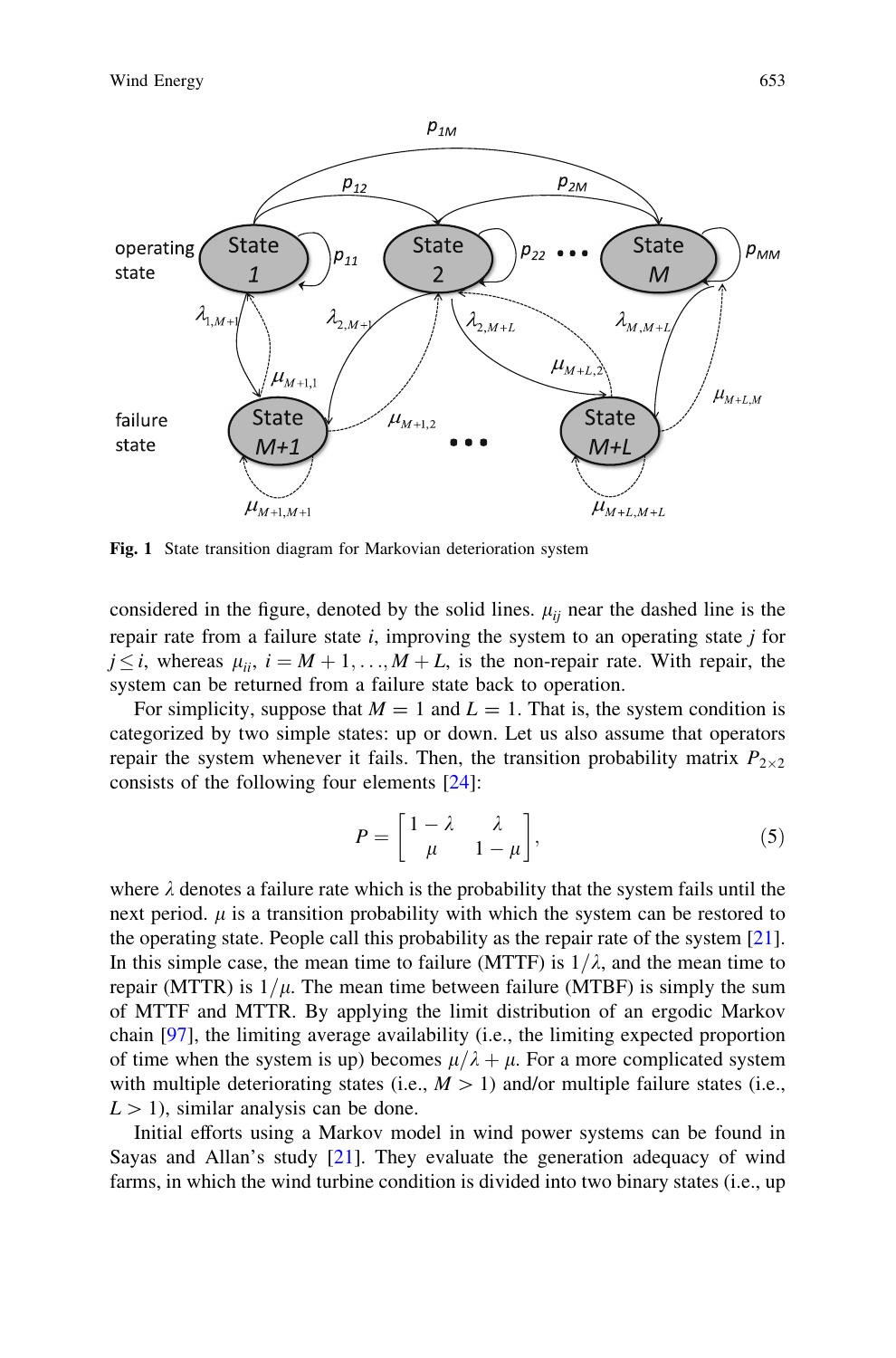<span id="page-15-0"></span>and down) using the transition matrix in ([5\)](#page-14-0). They also model wind speeds using a Markov process with four different categories. They recognize that the failure rates and repair rates of a turbine are affected by wind regimes. The failure rate of a turbine increases under extremely high wind speeds, whereas the repair rate decreases with wind speed. Considering this weather effect, they propose a combined Markov model for a wind farm. The transition probabilities between the states are obtained using historical data. Then using the limit distribution, the average frequency and duration per year for each combined state, i.e., turbine conditions plus wind regimes, are calculated. The results are used for assessing a wind farm's performance, including a turbine's availability and expected generation of wind energy.

Markov processes are also employed in simulation studies [[22,](#page-29-0) [45](#page-30-0)]. McMillan and Ault [\[22](#page-29-0)] consider an intermediate state ''degraded'' for each component, in addition to the ''up'' and ''down'' states. They estimate the state transition probability for four critical components, including gearbox, generator, rotor blade, and electronic device, but do so by combining the operational data and expert judgments. Then, state transitions are simulated given those transition probabilities during the simulation runs. Byon et al. [\[45](#page-30-0)] take a similar approach, but consider more refined component states (namely, "normal", "alert", "alarm", and ''failed''). In both simulation studies, Markov processes are not used as a standalone tool, but they are embedded within simulation models to capture the evolving characteristics of component deterioration and failures.

#### 3.2.2 Optimization Models Using Markov Decision Processes

A Markov decision process (MDP) is a sequential decision making process used to control a stochastic system based on the knowledge of system states [[98–100\]](#page-33-0). This modeling method is popular in the literature of optimal preventive maintenance [\[99–104](#page-33-0)]. Most of the above-cited studies are not specific to wind turbine maintenance; rather they are intended for general aging systems. However, we can gain useful insights from those studies. For this reason, we first discuss the MDP studies for general aging systems and then we present the studies specialized for wind turbine maintenance.

Let S denote the state space of a Markov decision process and  $V_t(s)$  be the total cost from the current period t to the terminal period (so  $V_t(s)$  is also known as the total cost-to-go). When the system state is  $s_t \in S$ , decision makers want to find the best action to minimize  $V_t(s)$  as follows:

$$
V_t(s) = \min_{a_t \in A_{s_t}} \left\{ c_t(s_t, a_t) + \gamma \sum_{s_{t+1} \in S} P_t(s_{t+1} | s_t, a_t) V_{t+1}(s_{t+1}) \right\}.
$$
 (6)

In (6),  $A_{s,t}$  is a set of possible actions at state  $s_t$ , which may include an inspection, major/minor maintenance, and taking no action.  $c_t(s_t, a_t)$  is an immediate cost incurred by decision  $a_t$ .  $P_t(s_{t+1}|s_t, a_t)$  is the transition probability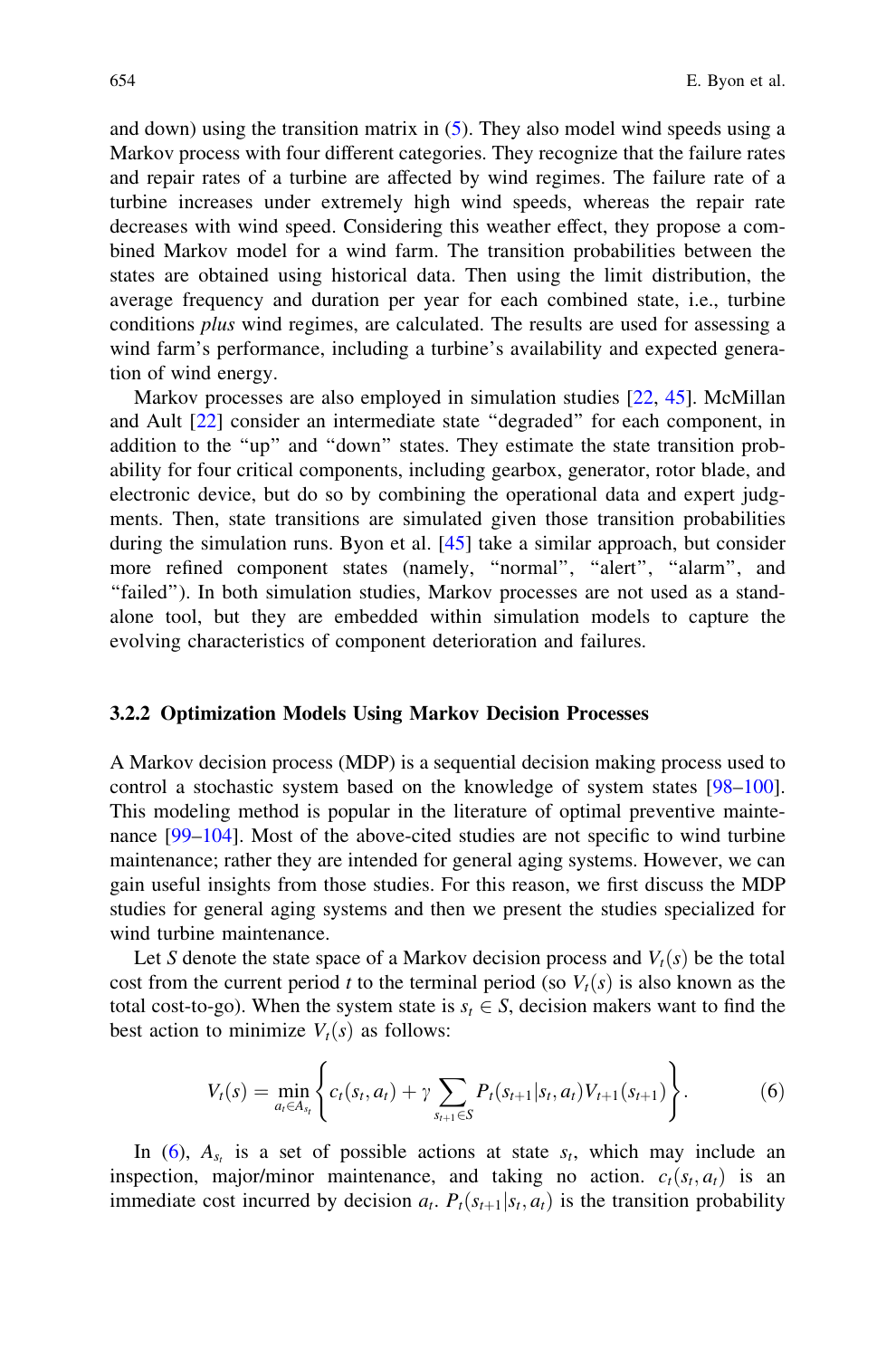from  $s_t$  to  $s_{t+1}$  as a result of taking the action  $a_t$ .  $\gamma \le 1$  is a discount factor. A model with  $\gamma$  < 1 is called a discounted cost model, whereas the model with  $\gamma$  = 1 is called an average cost model. Equation [\(6](#page-15-0)) is referred to as an ''optimality equation'' or ''Bellman equation''. Understandably, the optimal maintenance actions are found by solving the above optimality equation.

Several mathematical models have been introduced, incorporating information from condition monitoring equipment for general aging systems [\[99–104\]](#page-33-0). Since sensors in condition monitoring equipment provide uncertain data, most of these studies use a partially observed MDP (POMDP) to reflect the incomplete understanding about the current system state. In a POMDP setting, the system condition cannot be observed directly, so that the condition is estimated in a probabilistic sense [[103,](#page-33-0) [104\]](#page-33-0). Suppose that a system condition can be categorized into  $M + L$ states as explained in [Sect. 3.2.1.](#page-13-0) Under a POMDP setting, a system state is defined as a probability distribution, representing one's belief over the corresponding true state. As such, the state of the system can be defined as the following probability distribution:

$$
\pi = [\pi_1, \pi_2, \ldots, \pi_{M+L}], \tag{7}
$$

where  $\pi_i$ ,  $i = 1, \ldots, M + L$ , is the probability that the system is in deterioration level *i.*  $\pi$  is commonly known in the literature as an information state [[104\]](#page-33-0). Then, the state space under the POMDP setting becomes

$$
S = \left\{ [\pi_1, \pi_2, \dots, \pi_{M+L}]; \sum_{i=1}^{M+L} \pi_i = 1, 0 \le \pi_i \le 1, \quad i = 1, \dots, M+L \right\}.
$$
 (8)

Maillart [[103\]](#page-33-0) uses a POMDP to adaptively schedule observations and to decide the appropriate maintenance actions based on the state information. In her study, the system is assumed to undergo a multi-state Markovian deterioration process with a known and fixed transition probability matrix. Similarly, Ghasemi et al. [\[105](#page-33-0)] represent a system's deterioration process using the average aging behavior, provided by the manufacturer (or, from survival data), and the system utilization, diagnosed by using CBM data. They formulate the maintenance decision problem using a POMDP and derive optimal policies using dynamic programming.

Most maintenance studies in the literature to date only consider static environmental conditions. Very few quantitative studies examine systems operating under stochastic environments. Thomas et al. [\[106](#page-33-0)] investigate the repair strategies to maximize the expected survival time until a catastrophic event occurs in an uncertain environment. They consider the situation where a system should be stopped during inspection or maintenance action. If specific events, termed ''initiating events'', take place when a system is down or being replaced, they are noted as catastrophic events; examples given are military equipment or hospital systems. Kim and Thomas [\[107](#page-33-0)] extend the problem where the multiple environmental situations are assumed to follow a Markovian process. The criteria in both studies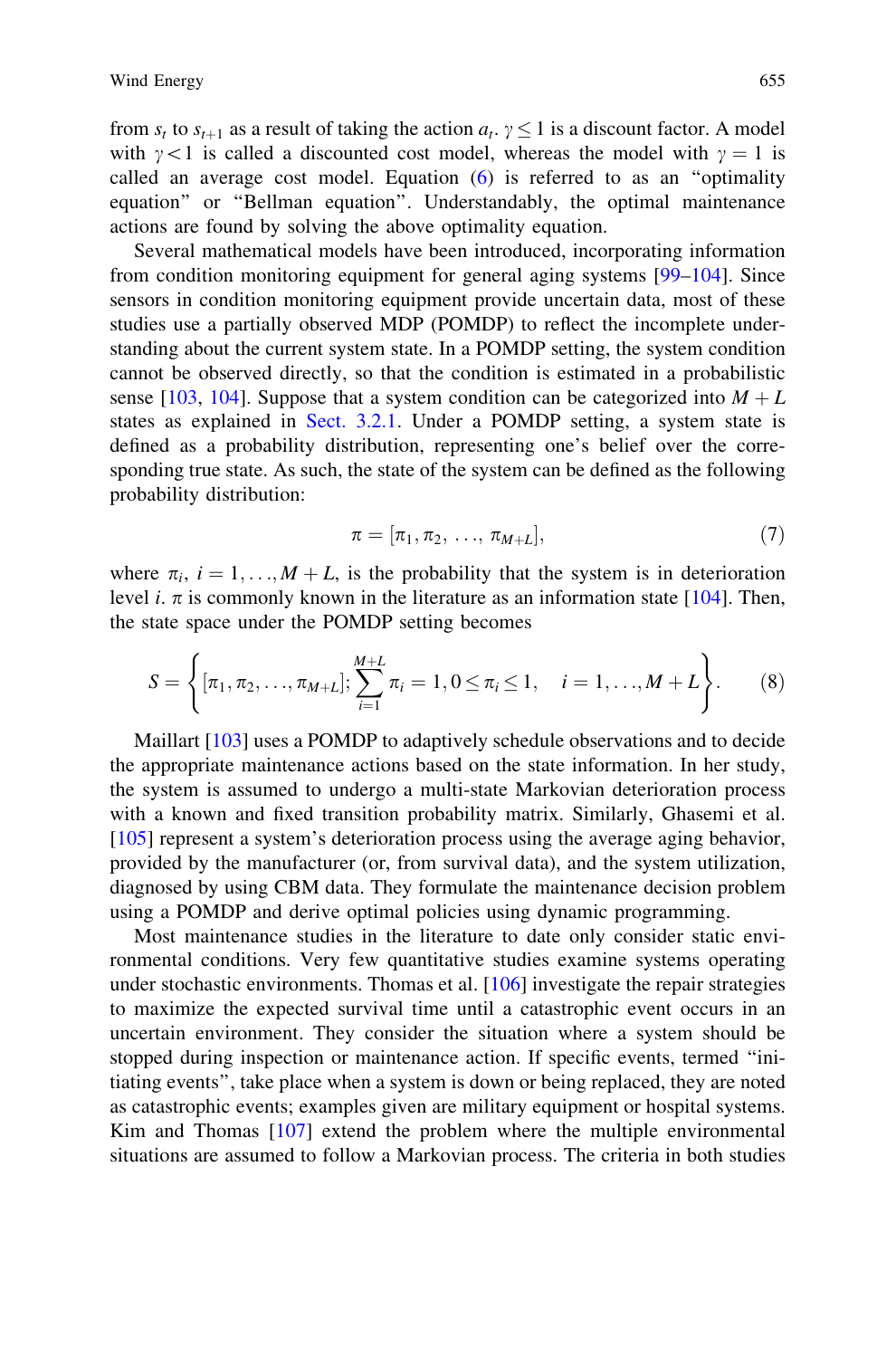are to maximize the expected time until a catastrophe occurs. In other words, these studies focus on short-term availability.

There are a few relevant studies using a MDP or POMDP for wind turbine maintenances. The authors of this chapter present two optimization models and their solutions using POMDPs in [\[23](#page-29-0), [24](#page-29-0)]. The presented models extend the model introduced in [\[103](#page-33-0)] by incorporating the unique characteristics of turbine operations. For example, to represent stochastic weather conditions, Byon et al. [\[23](#page-29-0), [24](#page-29-0)] apply the initiating events idea described in [[106\]](#page-33-0). Other characteristics included are long lead times after unplanned failures and the accompanying production losses.

The model presented in [\[23](#page-29-0)] is a static, time-independent model with homogeneous parameters in its optimality equation. The homogeneous parameters imply that the characteristics of weather conditions remain constant period by period. This relatively simple model allows us to characterize the solution structures and develop efficient solution techniques. Byon et al. [[23\]](#page-29-0) analytically derive the optimal control limits for each action in a set of closed-form expressions, and provide the necessary and sufficient conditions under which the preventive maintenance will be optimal and the sufficient conditions for other actions to be optimal. The second model in [\[24](#page-29-0)] extends the first model and is a dynamic, timedependent model with non-homogeneous parameters. The time-varying parameters depend on prevailing weather conditions and exhibit considerable seasonal differences. Therefore, the resulting strategy is adaptive to the operating environments. The optimal policy is constructed from the evolution of the deterioration states of individual wind turbine components. A backward dynamic programming algorithm is used to solve the second problem.

In both models [[23,](#page-29-0) [24](#page-29-0)], three major actions (or, polices, controls) are considered at each decision point. The first action is to continue the operation without any maintenance interruption. When this action is selected, the system would undergo Markovian deterioration with a given transition probability matrix. The second action is to perform preventive maintenance to improve the system condition and thus avoid failures. Lastly, wind farm operators can dispatch a maintenance crew for on-site observation/inspection to evaluate the exact deterioration level. Optimal action at every decision point is derived based on the system state and weather conditions.

In these studies, a season-independent degradation process is assumed. That is, the constant transition matrix is considered over the whole decision horizon. However, the degradation process can be accelerated, and consequently, more frequent failures are expected during harsh weather seasons than during mild seasons, as discussed in previous sections. Reflecting these seasonal aspects, there is a need in future research to extend the models in  $[23, 24]$  $[23, 24]$  $[23, 24]$  $[23, 24]$  to incorporate weather impact on turbine reliability and model a season-dependent deterioration process.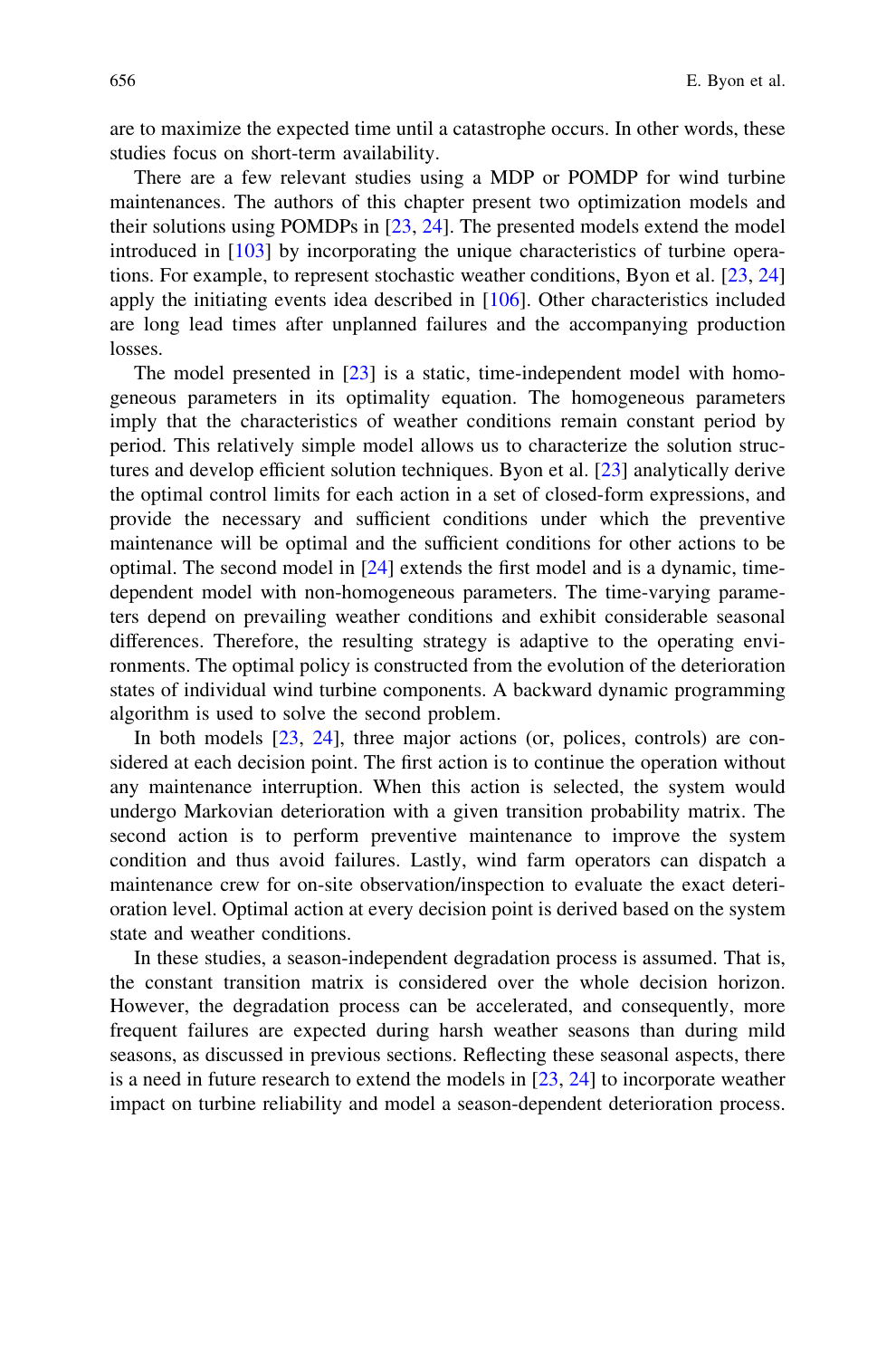# <span id="page-18-0"></span>3.3 Structural Load-Based Reliability Analysis

The approaches reviewed in categories of [Sects. 3.1](#page-9-0) and [3.2](#page-13-0), namely the statistical distribution-based and Markov process-based analyses, are considered cumulative degradation modeling approaches. The influence of environmental factors on the turbine reliability and O&M costs are already examined by several lines of work [\[15](#page-29-0), [22–24](#page-29-0)], falling into either category of the two previously reviewed approaches. Nevertheless, the direct relationship between structural loads (or, stresses) and physical damage is not investigated in detail in those studies. In this section, we review another category of analytical models which address the structural loads and its effect on damage.

Assuring a desired level of structural performance (in blade and tower) requires the characterization of the variability in material's resistance and stress. International Electrotechnical Commission (IEC) standards (IEC 61400-1) [\[108](#page-33-0)] formalized design requirements for wind turbines to ensure its structural integrity. There are two design requirements for wind turbine structures; fatigue loads and extreme loads. Fatigue load analysis focuses on the progressive structural damage that occurs when a system is subjected to cyclic loading, whereas the extreme load (or, ultimate design load) is a maximum load level that can be encountered during a turbine life [[108\]](#page-33-0). In this section, we focus on the fatigue load analysis. For detailed discussions to estimate the extreme load, please refer to [\[109–111\]](#page-33-0).

One of the initial studies on structural reliability analysis can be found in Ronold et al.'s study [\[25](#page-29-0)]. They derive a probabilistic model for assessing the cumulative fatigue damage of turbine blades. They first perform regression analysis to understand how weather factors, including the average wind speed and turbulence intensity, affect the bending moment at the blade root. Then, a fatigue model is developed based on an SN-curve, which is an empirical curve representing the relationship between the fatigue load stress and the number of stress cycles to failure. For example, a simple SN-curve is  $N = BS^{-m}$  where N is the number of stress cycles to failure for a given  $S$ ,  $S$  is the fatigue load stress, and  $B$ and  $m$  are material parameters [[25\]](#page-29-0). Since there are multiple stress levels due to various wind speeds and turbulence, Ronold et al. apply a Miner's rule approach which extends the conventional SN-curve as follows:

$$
D = \sum_{i=1}^{K} \frac{\Delta n(S_i)}{N(S_i)},
$$
\n(9)

where  $\Delta n(S_i)$  is the number of load cycles at stress range  $S_i$ , and  $N(S_i)$  is the number of cycles to failure at this stress level as determined from the SN-curve. Consequently, D denotes the weighted sum of damage from various stress ranges,  $\forall S_i, i = 1, ..., K$ . In Ronold et al.'s study [[25](#page-29-0)], considering a 20-year design lifetime, a first-order reliability method is used to calculate the structural reliability against fatigue failure.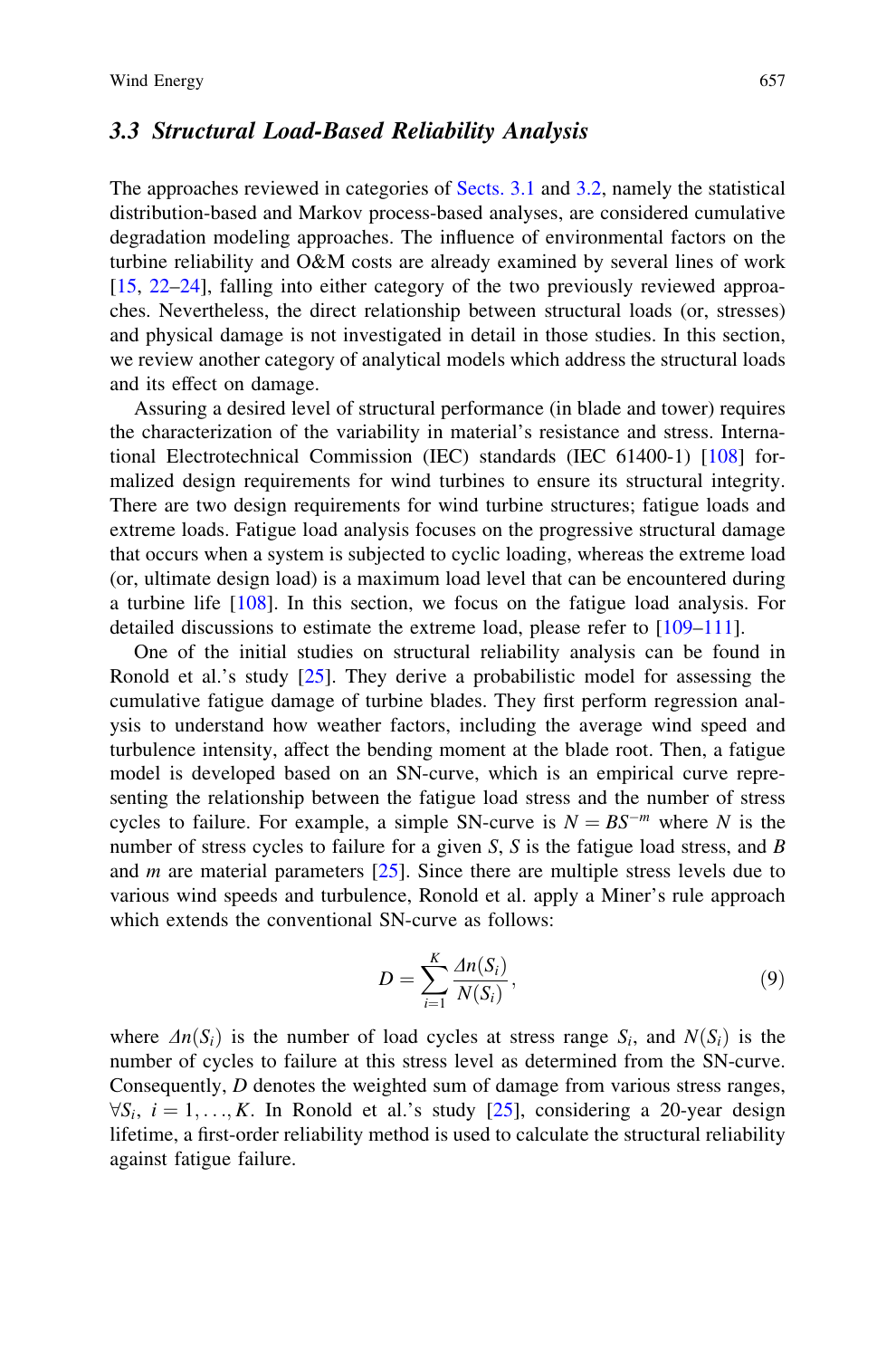Manuel et al. [[26\]](#page-30-0) also applied parametric models to estimate wind turbine fatigue loads for turbine lifetime. In a later study, Manuel et al. [\[27](#page-30-0)] consider extra weather parameters including the Reynolds stresses and vertical shear exponent, in addition to the average wind speed and turbulence intensity.

Many studies on structural reliability analysis rely on a cycle counting technique over multiple stress ranges, called the ''rainflow counting method'' [[25](#page-29-0), [26\]](#page-30-0). However, this method is computationally extensive and requires data over the whole range of weather profiles for accurate prediction. In reality, many data sets do not include the rarely occurring (but, arguably more important) weather profiles such as the high wind speeds and turbulent inflow. To overcome these limitations, Ragan and Manuel [\[30](#page-30-0)] suggested using the power spectrum to estimate the stress range probability distributions. The major advantages of power spectrum analysis is that the load power spectrum may be estimated with less statistical uncertainty and a stress range probability density function can be obtained with a small number of simulations, or limited amount of field data. Ragan and Manuel [\[30](#page-30-0)] evaluate the advantage of this method in terms of accuracy, statistical reliability, and efficiency of calculation using field data from a utility-scale 1.5 MW turbine. Early studies making use of power spectral density can be also found in [\[28](#page-30-0), [29\]](#page-30-0).

Moan [[31\]](#page-30-0) summarizes operational experiences with respect to degradation of various types of offshore structures, and presents a reliability model focusing on fatigue failures and corrosion. Rangel-Ramírez and Sørensen [\[32](#page-30-0)] apply similar techniques to wind turbines, considering time-varying fatigue degradation for offshore turbines with jacket and tripod types of support structures. Especially, they analyze the ''wake effect'' on the performance of neighboring wind turbines. Here, wake effect implies an increased turbulence intensity, coming from the decrease of wind velocity behind a turbine. In the example of offshore wind turbines with a steel jacket support, Rangel-Ramírez and Sørensen [\[32](#page-30-0)] investigate the inspection schedules that are meant to achieve a prescribed reliability level. They show that earlier inspections are very beneficial and thus must be performed for wind turbines in a wind farm. This is different from the practice on those standalone, isolated wind turbines, and is primarily due to the increase of fatigue coming from the wake turbulence.

Sørensen et al. [\[33](#page-30-0)] take an analogous approach to model the fatigue-related reliability of main components of wind turbines, including welded details in the tower, cast steel details in the nacelle, and fiber reinforced details in the blades. Later, Sørensen [[34](#page-30-0)] presents an overall decision making framework that may help decide the design for robustness, the choice of inspection methods, and scheduling and repair strategies. Sørensen [\[33](#page-30-0)] argues that multiple inspection techniques should be used for decision making. For instance, to assess the deterioration level of a gearbox, several techniques are available including visual inspection, oil analysis, particle counting and vibration analysis, but their abilities to detect and quantify degradation differ drastically from one another. They may provide complementary information to produce a more accurate reflection of the actual degradation. Sørensen [\[34](#page-30-0)] also suggests taking a Bayesian approach to update a degradation model based on inspection results. Sørensen illustrates, through an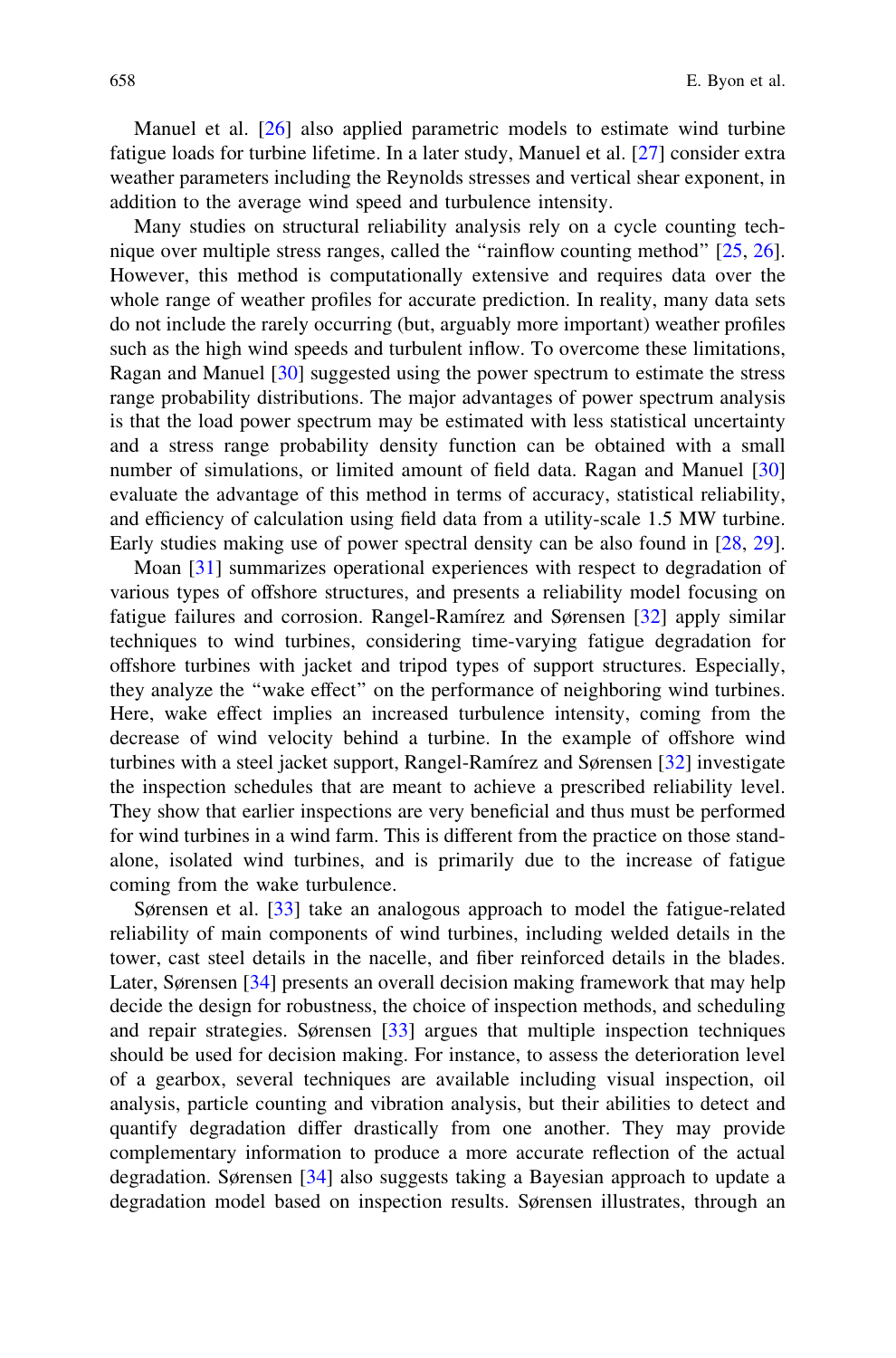<span id="page-20-0"></span>example, that inspections, scheduled for maintaining the turbine operation at an acceptable risk (e.g., in terms of the number of failures per year) can be very different, depending on inspection quality as well as the operating environment.

Bhardawaj et al. [\[35](#page-30-0)] illustrate a probabilistic damage model for general corrosion of the tower structure. They present a risk-based decision making methodology for undertaking the run-repair-replace actions with the ultimate goal of maximizing the net present value of the investment in maintenance.

# 4 Simulation Studies for Wind Farm Operations

Due to the complicated nature of wind farm operations, it is quite challenging to model wind farm operations entirely using analytical approaches. For example, wind power generation from individual turbines are not independent of each other because wind speeds at turbine sites are correlated. A failure of one component might affect the operating conditions of other components, which is known as the ''cascading effect''. Few analytical models have been proposed to analyze the reliability at the wind farm level. Sayas and Allan [\[21](#page-29-0)] extend their analysis of wind turbines (discussed in [Sect. 3.2.1\)](#page-13-0) to a wind farm level with multiple turbines. But the number of turbines is limited due to the curse of dimensionality.

With these reasons, simulations have been utilized to evaluate the performance of current or future wind farms with the metrics of interest such as the average number of failures per year in a wind farm, O&M costs, and availability. Most of the simulation models presented in the literature belong to the category of Monte Carlo simulation in the sense that they use random number generators to reflect the stochastic aspects of wind farm operations. To accommodate uncertainties, several probabilistic models are embedded within a simulation, and maintenance constraints under different operating environments are implemented [\[22](#page-29-0), [42,](#page-30-0) [45\]](#page-30-0).

Rademakers et al. [[42\]](#page-30-0) describe a Monte Carlo simulation model, developed by Delft University of Technology (TU-Delft), for maintaining offshore wind farms. They illustrate the features and benefits of the model using a case study of a 100 MW wind farm. The model simulates the operation aspects over a period of time, considering multiple critical factors for performing repair actions, such as turbine failures and weather conditions. The failures of turbine components are generated stochastically, based on the relevant statistics such as MTTF and reliability distributions. Weather conditions are realized using the historical summer and winter storm occurrences at specific sites. The model further categorizes different failure modes and the corresponding repair actions. For example, the first category of failure modes requires replacement of rotor and nacelle using an external crane; the second failure mode requires replacement of large components using an internal crane, and so on. The failure rates of the individual components are distributed over four maintenance categories. Please note that Rademakers et al. [[42\]](#page-30-0)'s model only considers corrective maintenance, and their simulation results indicate that the revenue losses during such corrective repairing account for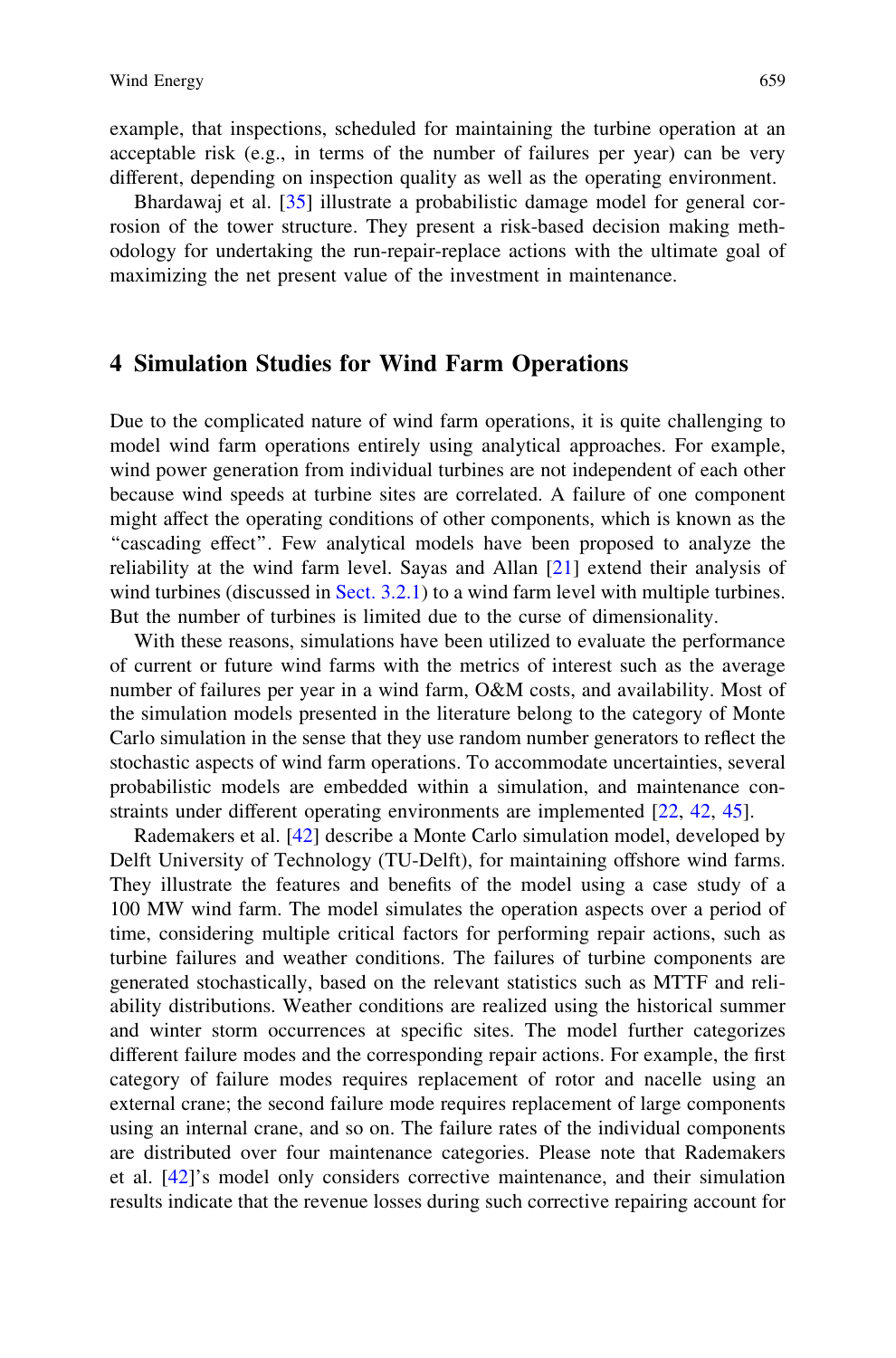55 % of the total maintenance costs, largely due to the long lead time to prepare parts and the long waiting time until favorable weather conditions are met. Similar studies appear in [\[6](#page-29-0), [11](#page-29-0), [43\]](#page-30-0).

Foley and Gutowski [[46\]](#page-30-0) investigate the energy loss associated with component failures using a simulator named TurbSim. They assume random failures and estimate the MTBF and MTTR using data obtained from [\[17](#page-29-0)] and [\[112](#page-33-0)]. In addition, they consider degraded outputs of a turbine upon a component's failure, meaning that they decrease the power output of a turbine by a certain percentage point, depending upon the impact of a broken subsystem. They use wind speed data from the national oceanic and atmospheric administration (NOAA)'s weather stations [[113\]](#page-33-0) and fit a Weibull distribution to simulate wind speeds. The wind speed at the ground level is adjusted to the hub height speed while considering the roughness of the surrounding terrain. Their simulation results of an artificial wind farm in Massachusetts for a 20-year period (the presumed turbine life) show that the energy loss from component failures is 1.24 % of the total generation of a wind farm with no wind turbine failures. For off-shore turbines, the simulation produces a more noticeable 2.38 % loss of power generation, still compared with the circumstance of no failure. Foley and Gutowski [\[46](#page-30-0)] stress that these results represent a significant loss of energy generation over the lifetime of turbines.

Negra et al. [[44\]](#page-30-0) describe a set of approaches to be used for wind farm reliability calculations. They especially consider unique aspects that influence the offshore wind farm reliability including grid connection configuration and offshore environment. Factors that are common to land-based turbines such as wake effect and correlation of power output are also considered. A Monte Carlo simulation shows how some of these factors influence the reliability evaluation. For example, the inclusion of cable and connector failures has a substantial impact on the power generation from the off-shore wind farms.

Simulations are also used for the purpose of validating various O&M approaches [\[16](#page-29-0), [22](#page-29-0), [45](#page-30-0)]. In [[16\]](#page-29-0), the suggested strategy resulting from the statistical model is evaluated by using Monte Carlo simulation. They assess the reliability, availability, and maintenance costs by simulating a wind farm with turbines over a period of four years. The simulation is conducted using a commercial software called ReliaSoft BlockSim-7 [[114\]](#page-33-0). McMillan and Ault [[22\]](#page-29-0) implement a simulation model to quantify the cost-effectiveness of CBM by comparing the performance of different maintenance polices. They use an autoregressive time series analysis to generate wind speeds and consider weather constraints when performing repair actions.

The authors of this chapter develop a discrete event simulation model to characterize the dynamic operations of wind power systems, as discussed in [Sect.](#page-7-0) [2.2.4](#page-7-0) [[45\]](#page-30-0). The discrete event simulation model tracks each event going from a state to another. A major difference between this model and previously discussed models is that time evolution in the latter is unimportant, and the focus is to obtain lump sum estimates for performance measures. By contrast, the discrete event model considers dynamic state changes of a wind turbine as a result of stochastic events. The model allows operators to gain a detailed knowledge of the lifetime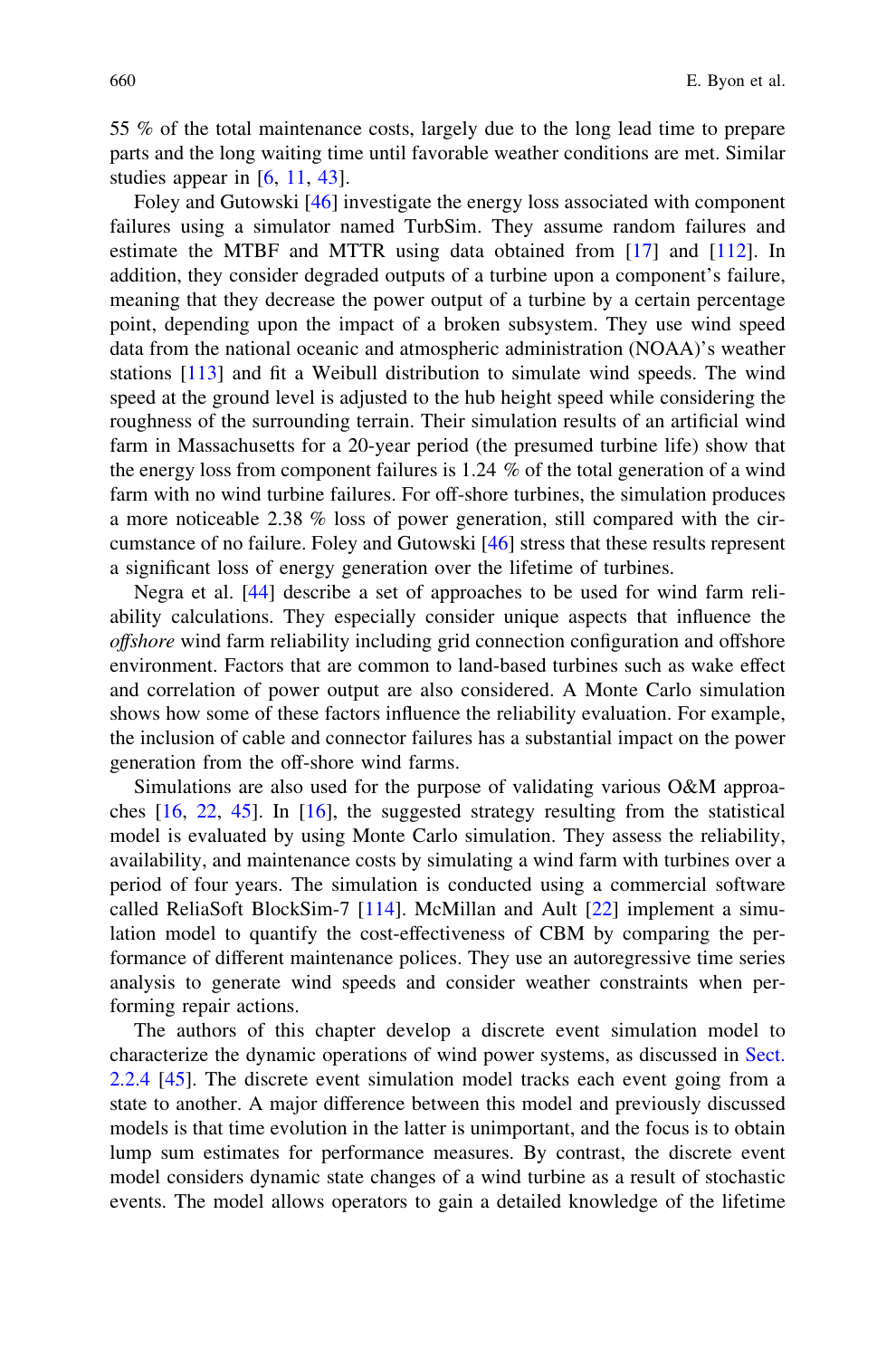<span id="page-22-0"></span>evolution of wind power systems, in addition to gathering the performance statistics. For simulating the wind condition, the authors in [[45\]](#page-30-0) use the actual wind speed data measured by the west Texas Mesonet  $[115]$  $[115]$ . Because the simulation model considers the spatial correlation of wind speeds at wind turbine sites, power generations at different turbines naturally become correlated. This correlation phenomenon, however simple and intuitive, is often ignored in the wind energy literature, which usually assumes independent, identical turbines in a wind farm. The simulation model in [\[45](#page-30-0)] provides a tool for wind farm operators to select the most cost-effective O&M strategy.

# 5 Generation Adequacy Assessment Models

Generation adequacy assessment deals with assessing the existence of sufficient facilities within the power system to satisfy consumer demands (or, loads) or system operational constraints [\[44](#page-30-0), [47\]](#page-30-0). A complete power system can be categorized into three segments: generation, transmission and distribution. And there are three hierarchical levels that provide a basic framework for the power system adequacy evaluation, as illustrated in Fig.  $2$  [[44,](#page-30-0) [47](#page-30-0), [116](#page-33-0)]. Most of the reliability work is focused on the hierarchical levels 1 and 2. There is very limited work on hierarchical level 3 assessment, which considers all three functional zones. One reason for this is that considering all the three zones simultaneously, the problem becomes too complex to be computationally tractable. But perhaps the more important reason is that consideration of the three zones altogether is not deemed critical or even desirable. Instead, the level 2 analysis is used to provide reliability indices (such as failure and repair rates) for major nodes to the third zone (i.e., to which distribution facilities are connected). The analysis of the third zone is then conducted independently using the reliability parameters of these nodes as the starting point. We focus on the hierarchical levels 1 and 2 in this section. We also briefly discuss the power quality issues in [Sect. 5.3](#page-27-0).

Recall that the criteria investigated in [Sects. 3](#page-9-0) and [4](#page-20-0) focus on evaluating performance of an individual turbine, or a farm. The criteria include MTTF, MTTR,



Fig. 2 Hierarchical levels for generation adequacy assessment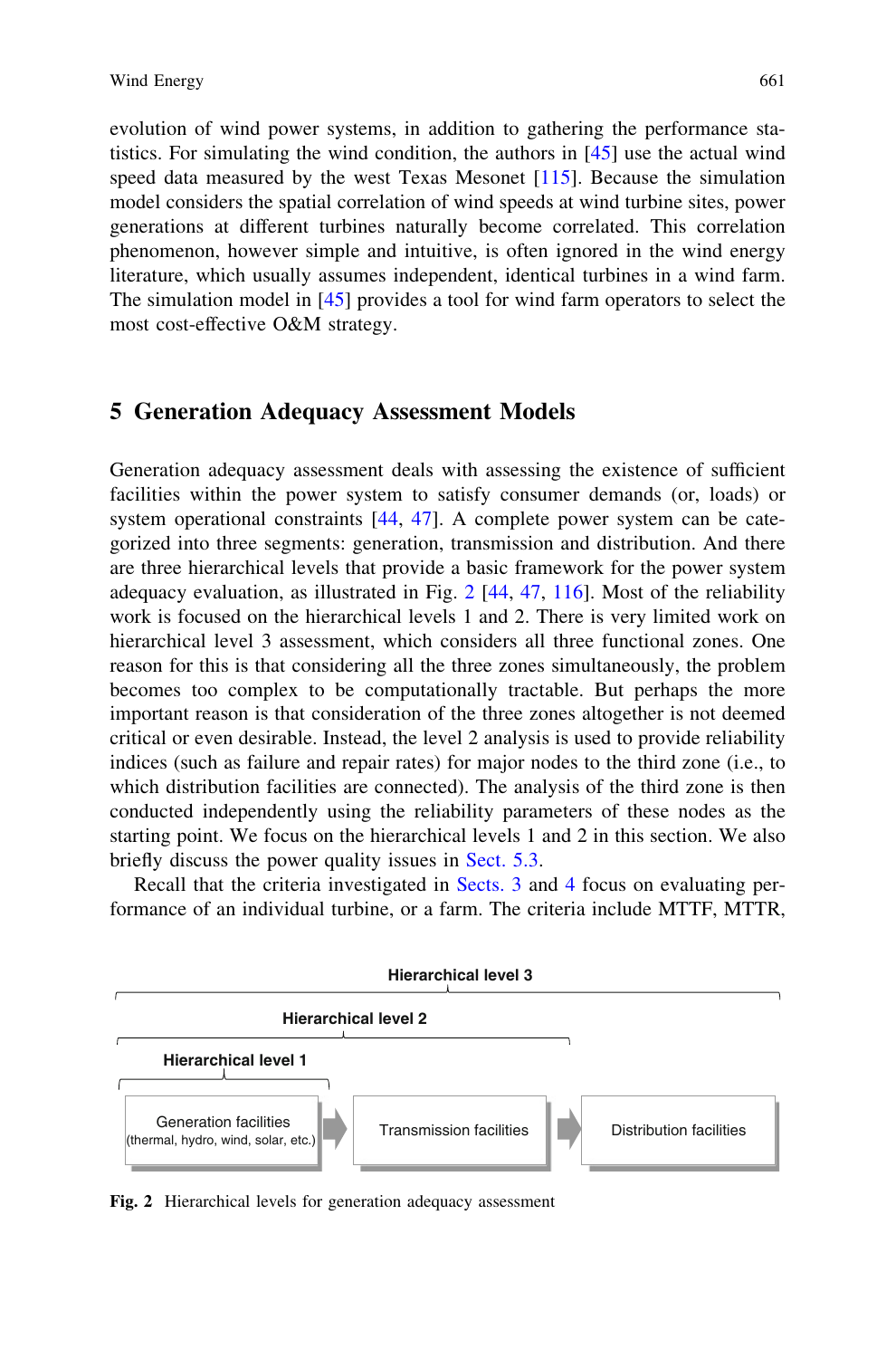number of failures, O&M costs, etc. At the power system level, however, power utilities use different criteria to determine adequate generation and transmission capacity in various scenarios. We summarize the criteria commonly used in this line of literature [[116\]](#page-33-0):

- Loss of load expectation (LOLE): Expected number of hours per year when demand exceeds available generating capacity.
- Loss of load probability (LOLP): Probability that loads exceed available generating capacity.
- Loss of energy expectation (LOEE), Expected unserved energy (EUE), Expected energy not supplied (EENS): Expected amount of energy not supplied by the generating system in a given time period.
- Energy index of unreliability (EIU): Ratio of the LOEE to the total energy demand.
- Capacity factor (CF): Ratio of actual energy output to energy output if generators operated at rated power outputs in a given time period.

Please note that the load in the above criteria implies customer demand, whereas the load in [Sect. 3.3](#page-18-0) denotes the stress on the facility structure. There are also newly introduced indices associated with wind energy as follows [[21,](#page-29-0) [62](#page-31-0), [117\]](#page-33-0):

- Expected wind energy supplied (EWES): Expected amount of energy offset of conventional fuel energy by wind energy application.
- Expected surplus wind energy (ESWE): Expected amount of wind energy that was available but not utilized.
- Expected available wind energy (EAWE): Expected amount of wind energy that would be generated in a year, if there were no wind turbine failures (or, outages).
- Expected generated wind energy (EGWE): Expected maximum amount of energy that would be generated in a year by wind turbines considering their failure rates.

# 5.1 Hierarchical Level 1 Assessment

Hierarchical level 1 (HL 1) assessment concerns evaluating the reliability of generation capacity. The goal is to determine whether the installed generating capacity satisfies the forecast system loads at an acceptable risk level, considering the uncertainty introduced by the corrective/preventive maintenance and load forecast errors [[44\]](#page-30-0). In these calculations, it is assumed that the transmission system is capable of transporting all the power from generation points to the load points. We consider two main approaches: the analytical methods and Monte Carlo simulations.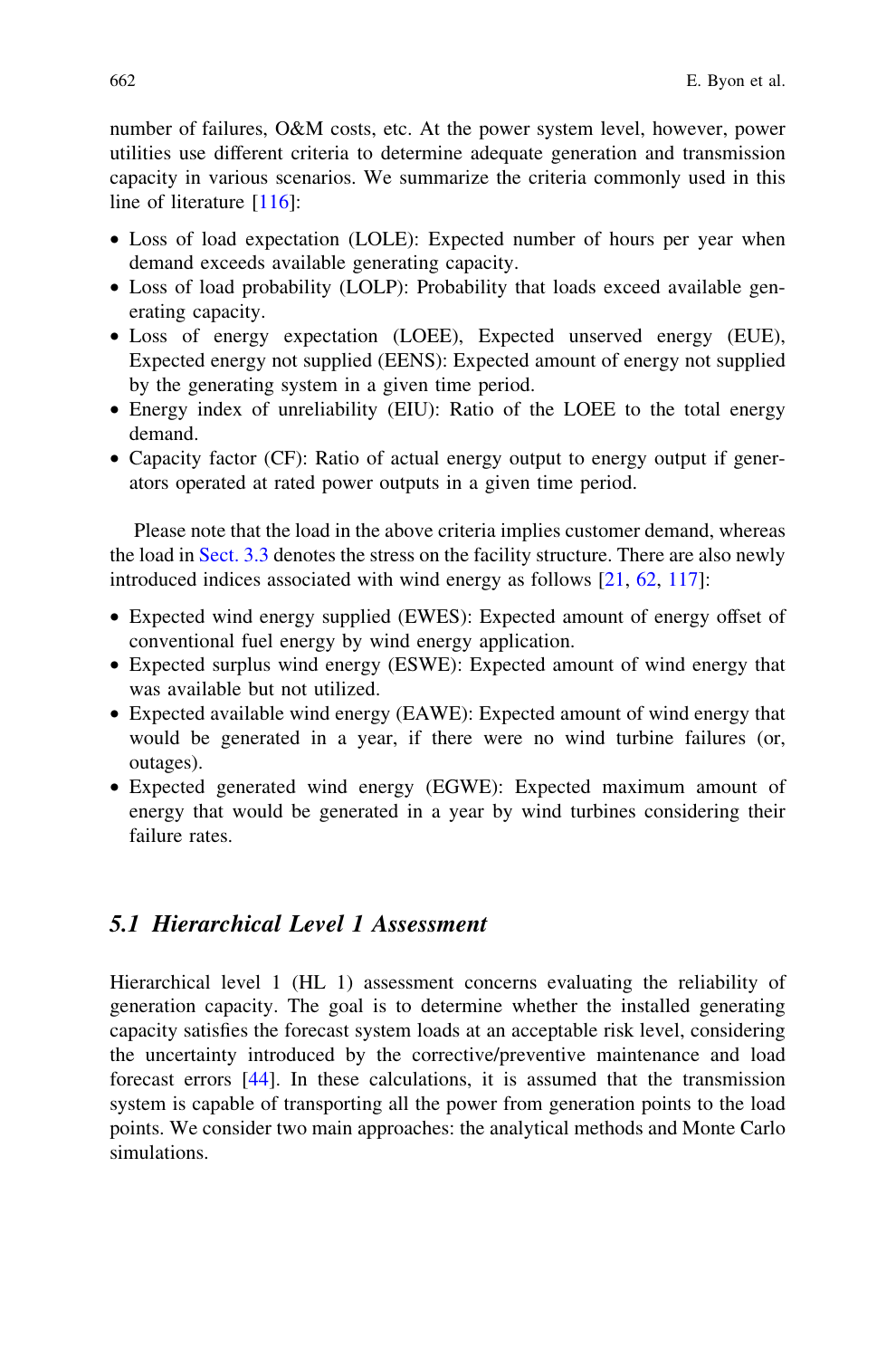## 5.1.1 Analytical Methods

One of the popular analytical approaches is to use a multi-state model which discretizes the power outputs into a finite number of states and assign a probability to each state based on historical data of generating units [[47–](#page-30-0)[49\]](#page-31-0). The number of states can be decided depending on the characteristics of wind data and accuracy requirement [[47\]](#page-30-0).

The initial multi-state analytical model with unconventional energy sources can be found in the study by Singh and Gonzales [[50\]](#page-31-0). It is shown in [\[50](#page-31-0)] that under the significant penetration of variable energy sources, incorrect consideration of correlations between loads and unconventional units can give optimistic results for risk assessment. To address this issue, Singh and Kim [\[53](#page-31-0)] define the discretized state as a vector which contains hourly loads and output from each unconventional unit (note that the number of states here is equal to the number of hourly observations). Then, they apply a clustering algorithm to group the states into a smaller number of clusters. The clustering algorithm produces the mean value (cluster centroid) of each cluster as well as the frequency of each cluster. These pieces of information are used to calculate indices of interest such as LOLP, LOLE and EUE. Later a straightforward method [[54\]](#page-31-0) is introduced for computing the EUE in a fast manner when renewable sources are included.

In a multi-state model, finding the most probable states, contributing significantly to system adequacy indices, is through some optimal search algorithm. For example, Wang and Singh [[57\]](#page-31-0) use a population-based stochastic search algorithm to find out the set of the most probable failure states in a modified IEEE Reliability Test System (IEEE-RTS). The system adequacy indices used in [[57\]](#page-31-0) include LOLE, LOLF and EES. A later paper [\[58](#page-31-0)] compares the results obtained by various population based methods, when wind energy is included as one of the generation sources.

Dobakhshari and Fotuhi-Firuzabad [\[55](#page-31-0)] present an alternative procedure based on a Markov process. The Markov model is used to represent the output power of a wind farm housing multiple wind turbines. Analogously, Leite et al. [[56\]](#page-31-0) use a Markov model to model wind speeds. They use actual time series data of wind speeds at several Brazilian regions, and accommodate time-varying patterns of wind speeds. They cluster wind speeds into a finite number of states, and examine the consequence of having different number of states. The ideal number of clustered states depends on the characteristics of winds at a given site. The choice also depends on the computational precision desired and computational capacity. The annual power generation is estimated for the studied sites, demonstrating favorable characteristics of having wind power generation in Brazil. The resulting capacity factor for wind power generation is between 28 and 37 %, a value considered higher than the global average. The results from this study also confirm that seasonality significantly affects the reliability of wind turbines.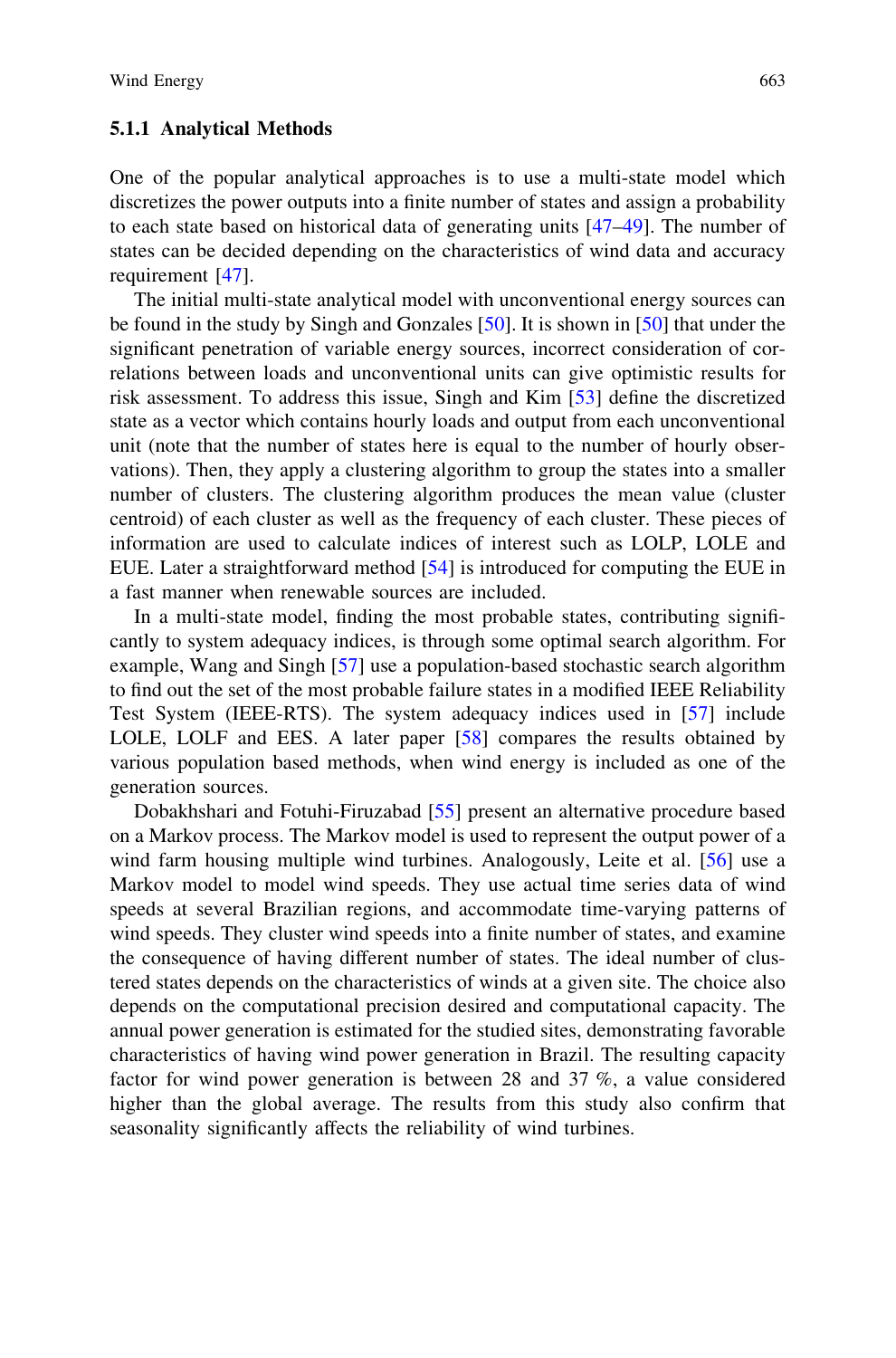#### 5.1.2 Monte Carlo Simulation

There are two approaches in generation adequacy assessment using Monte Carlo simulation [\[118](#page-33-0)]. The first one is a sequential Monte Carlo simulation which chronologically simulates a realization of stochastic process for a give time period. In contrast, non-sequential Monte Carlo simulation use the state sampling approach in which each state is randomly sampled without reference to the chronological system operation [[118\]](#page-33-0).

Sequential Monte Carlo simulations are performed in [\[59–62](#page-31-0)]. Billinton and Bai [[59\]](#page-31-0) quantify the contribution of wind energy to the reliability performance of a power system. Wind speeds are simulated using an autoregressive moving average (ARMA) time series approach. Using the two reliability indices, LOLE and LOEE, they investigate the effects of wind turbine capacity and mean wind speeds on the generation adequacy. They also compare the contribution of wind power with that of conventional generators. In doing so, they replace conventional power units with wind turbines, and investigate the capacity of wind turbines (together with mean wind speed) required to maintain the same reliability level. Based on a case study in Canada, they point out that wind power contribution is highly dependent on the wind site conditions, and that wind energy independence among multiple sites has a significant positive impact on the reliability contribution.

Wangdee and Billinton [\[60](#page-31-0)] further examine the impact on the system reliability indices of wind speed correlation between two wind farms, and obtain a similar conclusion. Moharil and Kulkarni [[61\]](#page-31-0) conduct an analogous analysis, which studies a case of three different wind-generating stations in India.

Karki and Billinton [\[62](#page-31-0)] use a sequential Monte Carlo simulation to help determine appropriate wind power penetration in an existing power system from both reliability and economic aspects. The generating system consists of both wind turbines and conventional generators. The time-to-failure for both types of power generators is assumed to be exponentially distributed, and then, the MTTF of each generator can be estimated from historical data. To evaluate the energy costs and utilization efficiency of wind turbines, they create a couple of new probabilistic performance indices by combining EWES, ESWE and CF as follows:

$$
Window utilization factor (WUF) = \frac{EWES}{EWES + ESWE} \times 100
$$
 (10)

$$
Window utilization efficiency (WUE) = CF \times WUF
$$
 (11)

Note that WUF is the ratio of the wind energy supplied to the total wind energy generated. WUE implies the ratio of the actual energy utilized to the total energy generated based on the rated wind turbine capacity. Based on a case study of a small power generating system, they show that as more wind turbines are added in the power system, the reliability level increases. On the other hand, the utilization of wind power, measured by WUF and WUE, decreases with increasing wind energy capacity. Considering the fact that investment cost linearly increases with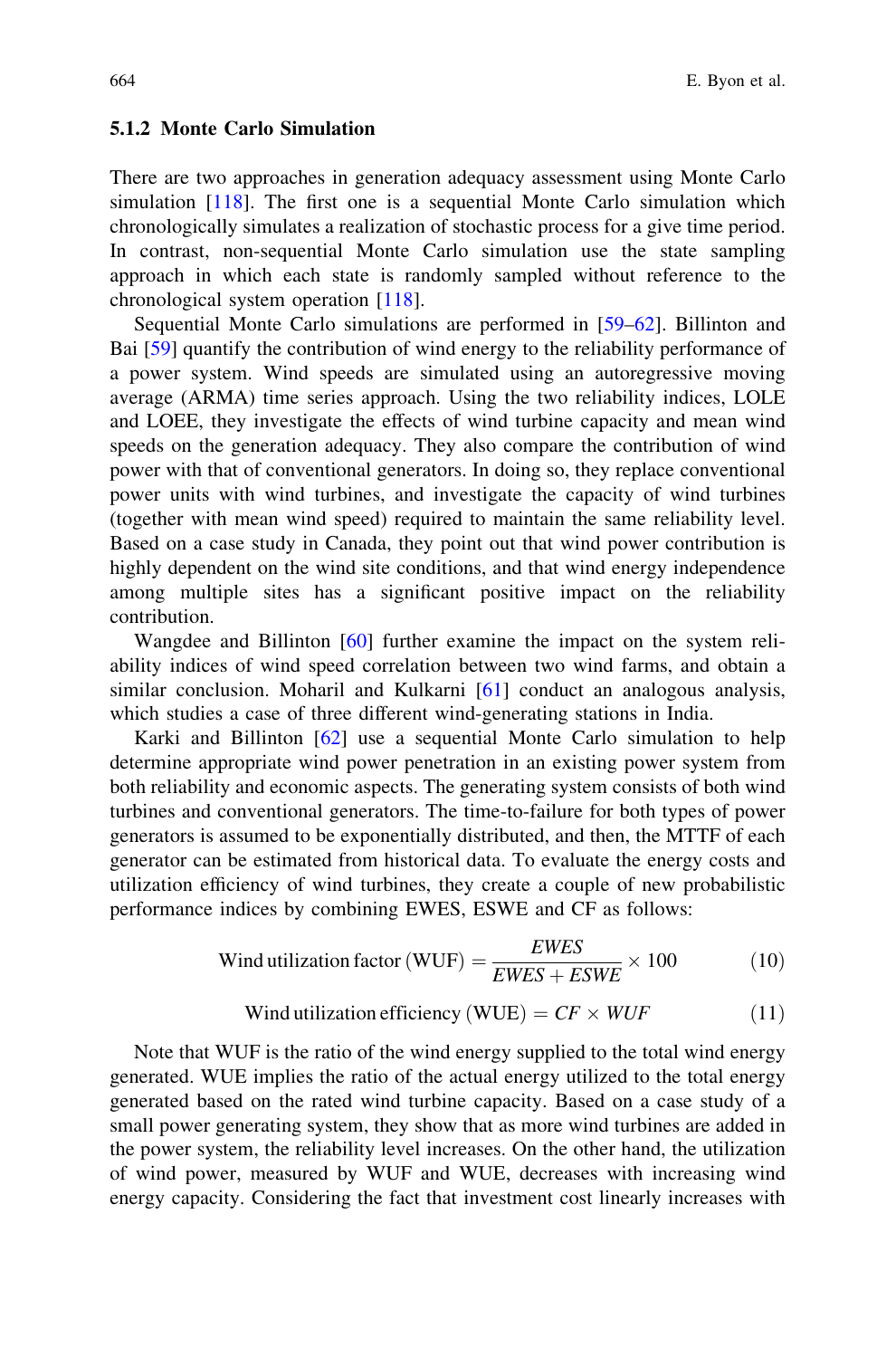the number of wind turbines in general, they present the procedure to decide the appropriate wind penetration level in a power system.

The sequential Monte Carlo approach can provide detailed information about the system behavior over time, but it requires higher computational efforts especially when the number of generators is large. To overcome this issue, Vallée et al. [\[63](#page-31-0)] present a non-sequential Monte Carlo simulation to estimate the wind power capacity of a given country, and perform a case study for Belgium. They use the Weibull distribution to characterize the wind speeds at ten wind farms spreading over the country. They categorize the wind speeds into a finite number of states and assign a probability to each state. Wind power production at each site is simulated using the state probabilities, and then the country-wide wind power production in a country is computed by summing up the powers from individual wind farms. They divide the entire country into four regions (north, south, center, and off-shore) and investigate how the geographical repartition of wind turbine installations affects the country's wind production capacity. Their case study shows that spreading wind turbines over a broad geographical area help ensure a positive wind power output at any given time and avoid the situation of no wind power production for the whole country. The study also reveals that contribution of wind power production is more reliable when the offshore wind energy penetration is higher than the onshore penetration.

## 5.2 Hierarchical Level 2 Assessment

Hierarchical Level 2 (HL 2) assessment considers the evaluation of both generation and transmission facilities for their ability to supply adequate, dependable, and suitable electrical energy at bulk power load points [\[44](#page-30-0)]. This analysis is also called ''composite system reliability (or, adequacy) evaluation'' or ''bulk power system reliability''.

Generation adequacy studies accounting for wind generation have been developed for the HL 1 level (load covering with transmission system assumed always available) [\[64](#page-31-0)]. Relatively fewer papers and reports are found on the HL 2 assessment due to the complexity associated with modeling the generation and transmission facilities, as well as capturing the intermittent wind characteristics [\[65](#page-31-0)]. In the meanwhile, assessment of adequate transmission facilities to deliver wind power to the power grid becomes extremely important as many geographical sites with good wind resources are not necessarily located close to the existing power grid or load centers [[66\]](#page-31-0).

When a large-scale wind farm is connected to a weak transmission facility, transmission reinforcement may be necessary in order to increase the system capability to absorb more wind power at specified locations [[65\]](#page-31-0). Billinton and Wangdee [\[65](#page-31-0)] study three different cases, and examine possible transmission reinforcement alternatives for the purpose of absorbing a significant amount of wind capacity without violating the transmission constraints. Similarly, Vallée et al. [\[64](#page-31-0)]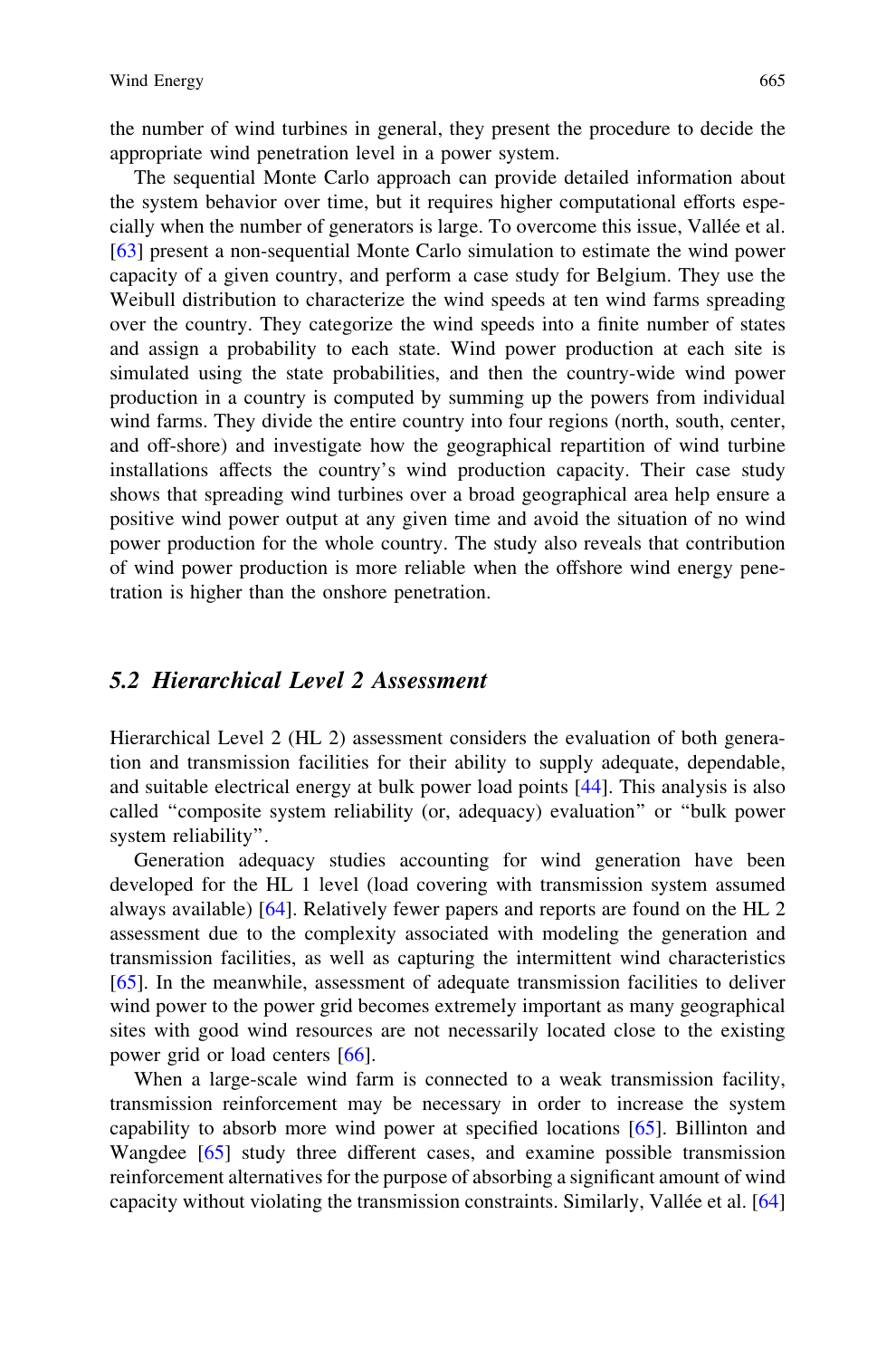<span id="page-27-0"></span>propose a tool that uses Monte Carlo simulations to assist system planners and transmission operators for the purpose of qualitatively assessing the impact of wind energy production as wind penetration increases. Karki and Patel [\[66](#page-31-0)] discuss the issues of determining the appropriate transmission line size and evaluating the reliability of combined wind generation and transmission systems.

A multi-state model for composite system adequacy assessment can be found in [\[51](#page-31-0), [52\]](#page-31-0). Billinton and Gao [\[52](#page-31-0)] present a procedure that can be used in either HL 1 or HL 2 reliability evaluation. This procedure quantifies the effects of connecting multiple wind farms at different locations into a bulk power system. The benefits in doing so depend significantly on the actual transmission network. The expected energy not supplied decreases as the number of wind farms increases if the wind farms are connected at relatively strong points in the transmission system. Otherwise, the benefits are not substantial.

Another approach for the HL 2 assessment is to use a hybrid approach combining the Monte Carlo and population-based methods. One drawback of using the Monte Carlo simulation is the long computation time to achieve the satisfactory statistical convergence of adequacy index values [\[119](#page-33-0)]. To address this challenging problem, Wang and Singh [[119\]](#page-33-0) apply a classification method called an artificial immune recognition system (AIRS). They consider LOLP as the reliability criterion. Using Monte Carlo simulation, they first sample a system state consisting of a load level, generation status, and transmission line status, and then perform a power flow calculation. If the sampled state does not satisfy the sampled loads, the state is classified as a ''loss-of-load'' class; otherwise, it becomes a ''no-loss-of-load'' class. After using samples to train the AIRS algorithm, the binary classifier can predict the LOLP of a given power system. Their case studies show remarkable reductions in computation time over a pure Monte Carlo simulation. The case studies are performed with conventional generators. But the authors of this chapter believe that a similar approach can be applied to wind power systems with minimal modifications.

# 5.3 Power Quality

Due to the stochastic nature of wind power production, connection of wind turbine generators to the power network can lead to grid instability, wind-energy rejection (thus, the financial losses of wind farm owners), harmonics, or even failures, if these systems are not properly controlled [\[120–122](#page-33-0)]. Power electronic converters are used to match the characteristics of wind turbines with the requirements of grid connections, terms of including frequency, voltage, control of active and reactive power, and harmonics [[123\]](#page-33-0).

This chapter mainly addresses the reliability issues of wind power systems in ''facility'' aspects and generation adequacy of the power system. The power quality issues and those of the transients like stability are typically not included in the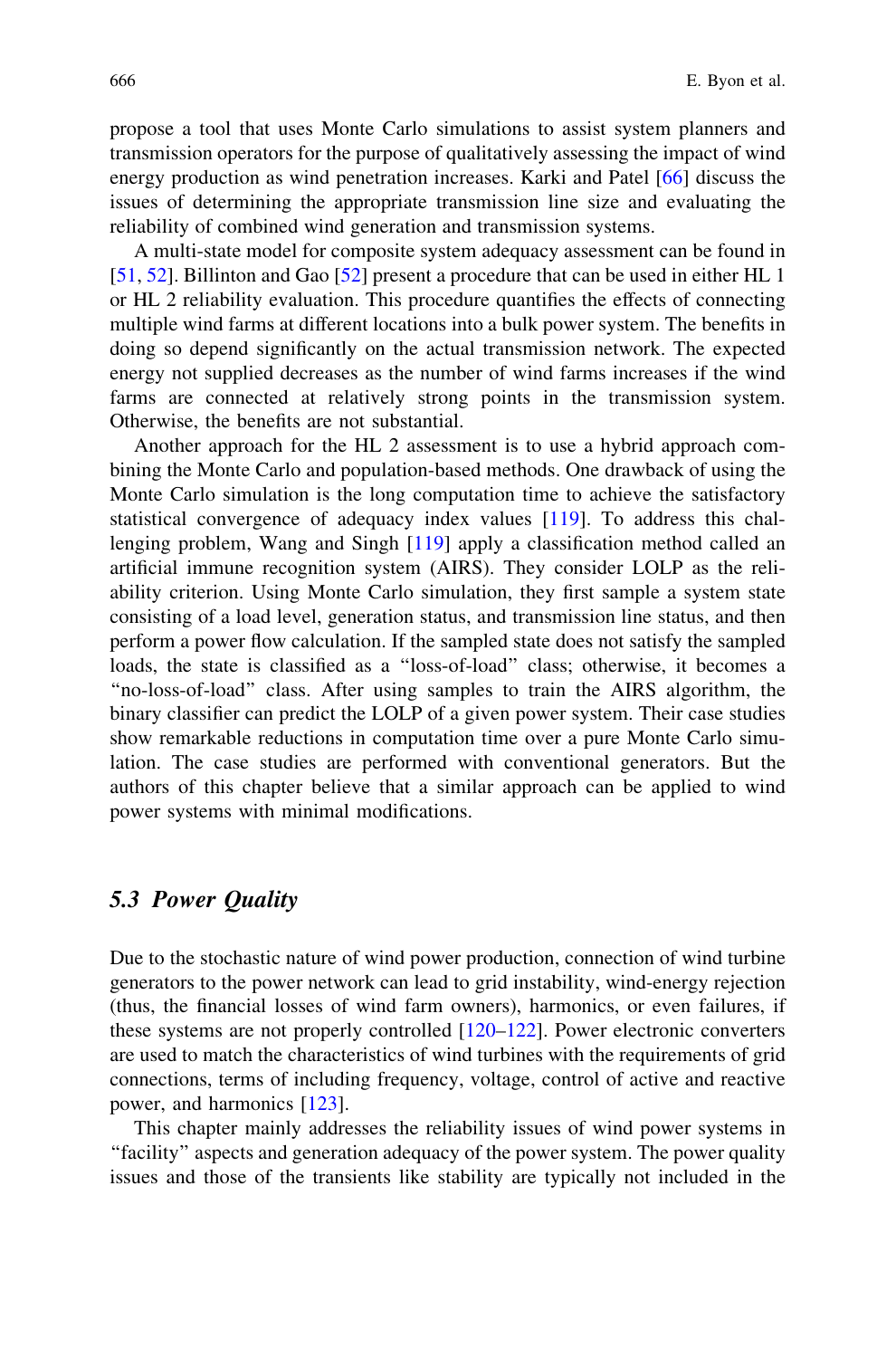<span id="page-28-0"></span>adequacy analysis and thus are out of the scope of this chapter. Chen et al. [\[123](#page-33-0)] provides a comprehensive review of the state of the art of power electronics for wind turbines. Interested readers can refer to [\[123](#page-33-0)] for further detailed information.

# 6 Summary

This chapter reviews the studies relevant to the reliability and maintenance issues of wind energy facilities, with the ultimate objective of achieving sustainable and competitive energy supply. Unlike conventional power plants largely operated under steady states, wind turbines operate in highly stochastic environments under non-stationary loading. Although more power can be harvested during the seasons with strong winds, wind turbines are prone to failures during such weather conditions and repairs are difficult to carry out and more costly. Moreover, the variable, intermittent nature of wind power generation has a significant effect on overall power system reliability.

With these unique operating characteristics for wind energy generation, traditional approaches applied in other industries may not necessarily be effective for maintaining wind energy facilities and enhancing their reliability. The wind power industry faces new challenges pertaining to developing and deploying innovative, practical operational strategies to lower maintenance cost. The exciting news is that, as evident in this chapter, there has already been a rich body of work dedicated to studies directly relevant to wind energy applications. We observe that accurate reliability predictions and cost-effective O&M strategies are pressingly needed to address the approaching challenges faced by the global wind power industry. We also believe that considering today's trend of the ever increasing scale of wind farms, a well-planned maintenance strategy will have to be coordinated with a supply chain management program that can organize repair resources in a just-in-time manner. Addressing these challenges in a comprehensive program is not trivial. However, a successful development and implementation of such a program can result in significant benefits to the wind power industry.

# References

- 1. NERC (2009) The 2009 long-term reliability assessment. Technical report, North American Electric Reliability Corporation (NERC), Washington, DC (Online). Available: [http://](http://www.nerc.com/files/2009_LTRA.pdf) [www.nerc.com/files/2009\\_LTRA.pdf](http://www.nerc.com/files/2009_LTRA.pdf)
- 2. Walford C (2006) Wind turbine reliability: understanding and minimizing wind turbine operation and maintenance costs. Technical report, Sandia National Laboratories, Albuquerque (Online). Available: [http://prod.sandia.gov/techlib/access-control.cgi/2006/](http://prod.sandia.gov/techlib/access-control.cgi/2006/061100.pdf) [061100.pdf](http://prod.sandia.gov/techlib/access-control.cgi/2006/061100.pdf)
- 3. Vachon W (2002) Long-term O&M costs of wind turbines based on failure rates and repair costs. Paper presented at the WINDPOWER 2002 annual conference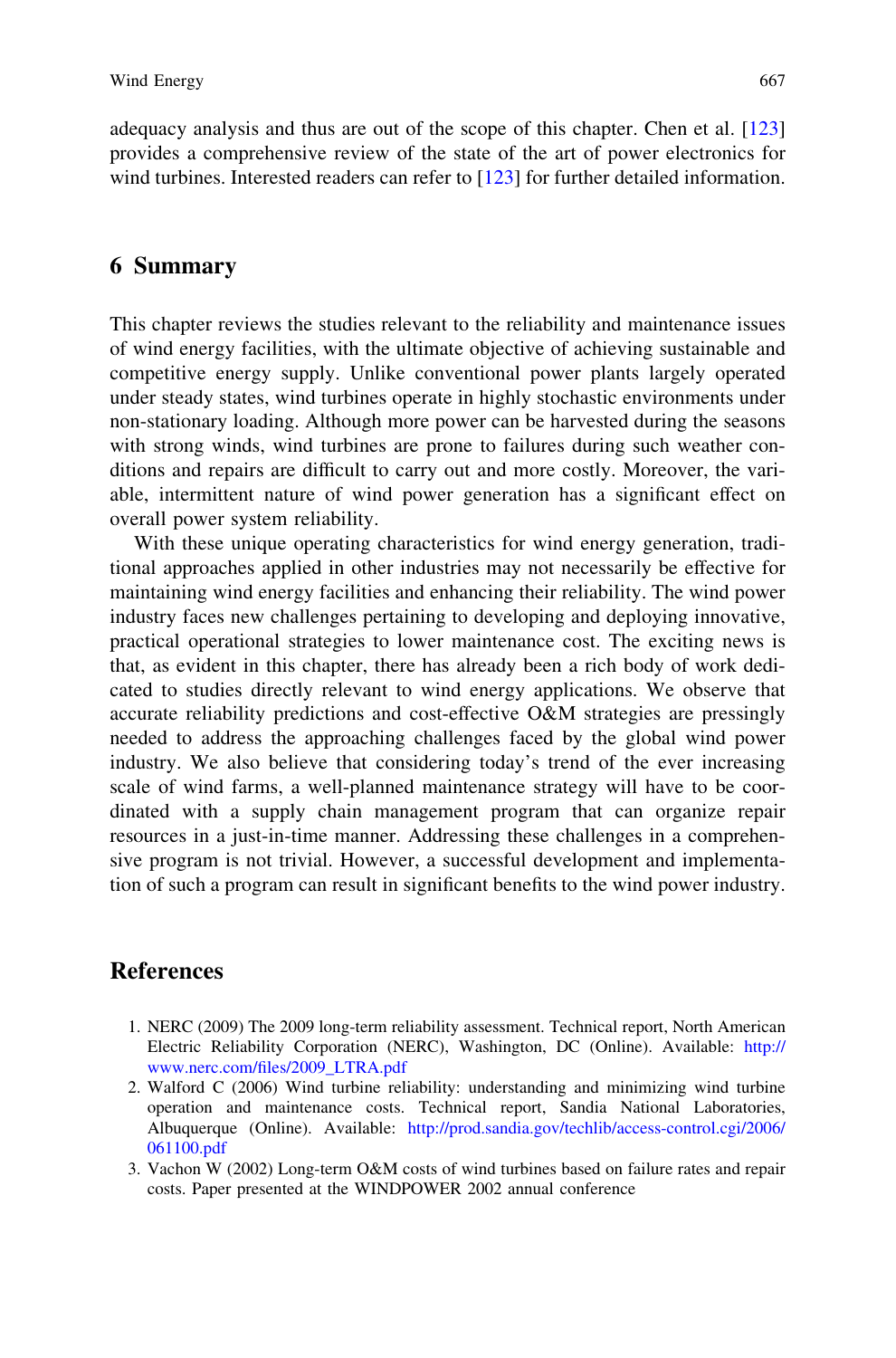- <span id="page-29-0"></span>4. Wiser R, Bolinger M (2008) Annual report on U.S. wind power installation, cost, performance trend: 2007. Technical report, U.S Department of Energy, Washington, DC
- 5. Faulstich S, Hahn B, Jung H, Rafik K, Ringhand A (2008) Appropriate failure statistics and reliability characteristics. Technical report, Fraunhofer Institute for Wind Energy, Bremerhaven
- 6. Bussel GV (1999) The development of an expert system for the determination of availability and O&M costs for offshore wind farms. In: Proceedings of the 1999 European wind energy conference and exhibition, Nice, pp 402–405
- 7. Nilsson J, Bertling L (2007) Maintenance management of wind power systems using condition monitoring systems-life cycle cost analysis for two case studies. IEEE Trans Energy Convers 22:223–229
- 8. Yang F, Kwan C, Chang C (2008) Multiobjective evolutionary optimization of substation maintenance using decision-varying Markov model. IEEE Trans Power Syst 23:1328–1335
- 9. Qian S, Jiao W, Hu H, Yan G (2007) Transformer power fault diagnosis system design based on the HMM method. In: Proceedings of the IEEE international conference on automation and logistics, Jinan, pp 1077–1082
- 10. Jirutitijaroen P, Singh C (2004) The effect of transformer maintenance parameters on reliability and cost: a probabilistic model. Electr Power Syst Res 72:213–234
- 11. Hendriks H, Bulder B, Heijdra J, Pierik1 J, van Bussel G, van Rooij R, Zaaijer M, Bierbooms W, den Hoed D, de Vilder G, Goezinne F, Lindo M, van den Berg R, de Boer J (2000) DOWEC concept study; evaluation of wind turbine concepts for large scale offshore application. In: Proceedings of the offshore wind energy in Mediterranean and other European seas (OWEMES) conference, Siracusa, pp 211–219
- 12. Pacot C, Hasting D, Baker N (2003) Wind farm operation and maintenance management. In: Proceedings of the powergen conference Asia, Ho Chi Minh City, pp 25–27
- 13. Krokoszinski HJ (2003) Efficiency and effectiveness of wind farms-keys to cost optimized operation and maintenance. Renew Energy 28:2165–2178
- 14. Ribrant J (2006) Reliability performance and maintenance—a survey of failures in wind power systems. Master's thesis, KTH School of Electrical Engineering, Stockholm
- 15. Tavner PJ, Edwards C, Brinkman A, Spinato F (2006) Influence of wind speed on wind turbine reliability. Wind Eng 30:55–72
- 16. Andrawus JA, Watson J, Kishk M (2007) Modelling system failures to optimise wind farms. Wind Eng 31:503–522
- 17. Tavner PJ, Xiang J, Spinato F (2007) Reliability analysis for wind turbines. Wind Energy 10:1–8
- 18. Guo H, Watson S, Tavner P, Xiang J (2009) Reliability analysis for wind turbines with incomplete failure data collected from after the date of initial installation. Reliab Eng Syst Saf 94:1057–1063
- 19. Coolen FPA (2010) On modelling of grouped reliability data for wind turbines. IMA J Manage Math 21:363–372
- 20. Vittal S, Teboul M (2005) Performance and reliability analysis of wind turbines using Monte Carlo methods based on system transport theory. In: Proceedings of the 46th AIAA structures, structural dynamics and materials conference, Austin
- 21. Sayas FC, Allan RN (1996) Generation availability assessment of wind farms. In: Proceedings of IEEE—generation, transmission and distribution, vol 144, pp 1253–1261
- 22. McMillan D, Ault GW (2008) Condition monitoring benefit for onshore wind turbines: sensitivity to operational parameters. IET Renew Power Gener 2:60–72
- 23. Byon E, Ntaimo L, Ding Y (2010) Optimal maintenance strategies for wind power systems under stochastic weather conditions. IEEE Trans Reliab 59:393–404
- 24. Byon E, Ding Y (2010) Season-dependent condition-based maintenance for a wind turbine using a partially observed markov decision process. IEEE Trans Power Syst 25:1823–1834
- 25. Ronold KO, Wedel-Heinen J, Christensen CJ (1999) Reliability-based fatigue design of wind-turbine rotor blades. Eng Struct 21:1101–1114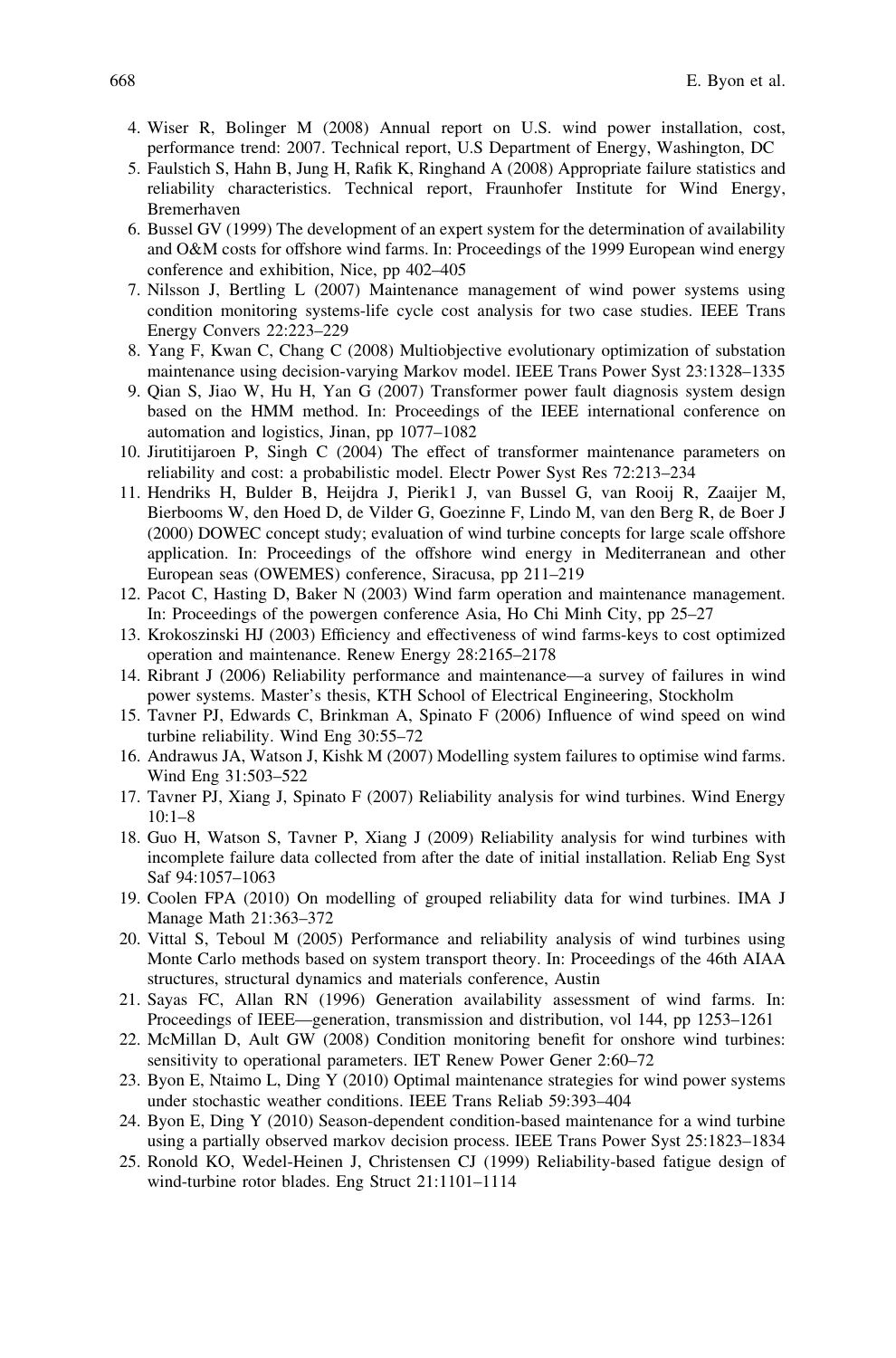- <span id="page-30-0"></span>26. Manuel L, Veers PS, Winterstein SR (2001) Parametric models for estimating wind turbine fatigue loads for design. J Sol Energy 123:346–355
- 27. Nelson LD, Manuel L, Sutherland HJ, Veers PS (2003) Statistical analysis of wind turbine inflow and structural response data from the LIST program. J Sol Energy 125:541–550
- 28. Veers PS (1988) Three-dimensional wind simulation. Technical report, Sandia National Laboratories, Albuquerque (Online). Available: [http://prod.sandia.gov/techlib/access](http://prod.sandia.gov/techlib/access-control.cgi/1988/880152.pdf)[control.cgi/1988/880152.pdf](http://prod.sandia.gov/techlib/access-control.cgi/1988/880152.pdf)
- 29. Burton T, Sharpe D, Jenkins N, Bossanyis E (2001) Wind energy handbook. Wiley, England
- 30. Ragan P, Manuel L (2007) Comparing estimates of wind turbine fatigue loads using timedomain and spectral methods. Wind Eng 31:83–99
- 31. Moan T (2005) Reliability-based management of inspection, maintenance and repair of offshore structures. Struct Infrastruct Eng 1:33–62
- 32. Rangel-Ramírez JG, Sørensen JD (2008) Optimal risk-based inspection planning for offshore wind turbines. Int J Steel Struct 8:295–303
- 33. Sørensen JD, Frandsenb S, Tarp-Johansen N (2008) Effective turbulence models and fatigue reliability in wind farms. Probab Eng Mech 23:531–538
- 34. Sørensen JD (2009) Framework for risk-based planning of operation and maintenance for offshore wind turbines. Wind Energy 12:493–506
- 35. Bharadwaj UR, Speck JB, Ablitt CJ (2007) A practical approach to risk based assessment and maintenance optimisation of offshore wind farms. In: Proceedings of the 26th international conference on offshore mechanics and arctic engineering (OMAE), San Diego, pp 10–15
- 36. Aven T, Jensen U (1999) Stochastic models in reliability. Springer, New York
- 37. Kim H, Singh C (2010) Reliability modeling and analysis in power systems with aging characteristics. IEEE Trans Power Syst 25:21–28
- 38. Schilling MT, Praca JCG, de Queiroz JF, Singh C, Ascher H (1988) Detection of aging in the reliability analysis of thermal generators. IEEE Trans Power Syst 3:490–499
- 39. Camporeale SM, Fortunato B, Marilli G (2001) Automatic system for wind turbine testing. J Sol Energy Eng 123:333–338
- 40. Griffin DA, Ashwill TD (2003) Alternative composite materials for megawatt-scale wind turbine blades: design considerations and recommended testing. J Sol Energy Eng 125:515–521
- 41. Dutton AG (2004) Thermoelastic stress measurement and acoustic emission monitoring in wind turbine blade testing. In: Proceedings of the 2004 European wind energy conference and exhibition, London
- 42. Rademakers L, Braam H, Zaaijer M, van Bussel G (2003) Assessment and optimisation of operation and maintenance of offshore wind turbines. Technical report, ECN Wind Energy, Petten (Online). Available: <http://www.ecn.nl/docs/library/report/2003/rx03044.pdf>
- 43. Rademakers L, Braam H, Verbruggen T (2003) R&D needs for O&M of wind turbines. Technical report, ECN Wind Energy, Petten
- 44. Negra NB, Holmstrøm O, Bak-Jensen B, Sørensen P (2007) Aspects of relevance in offshore wind farm reliability assessment. IEEE Trans Energy Convers 22:159–166
- 45. Byon E, Pérez E, Ding Y, Ntaimo L (2011) Simulation of wind farm operations and maintenance using DEVS. Simulation - Transactions of the Society for Modeling and Simulation International, 87:1093–1117
- 46. Foley JT, Gutowski TG (2008) Turbsim: reliability-based wind turbine simulator. In: Proceedings of the 2008 IEEE international symposium on electronics and the environment, San Francisco, pp 1–5
- 47. Wen J, Zheng Y, Feng D (2009) A review on reliability assessment for wind power. Renew Sustain Energy Rev 13:2485–2494
- 48. Chowdhury AA (2005) Reliability model for large wind farms in generation system planning. In: Proceedings of IEEE power engineering society general meeting, pp 1–7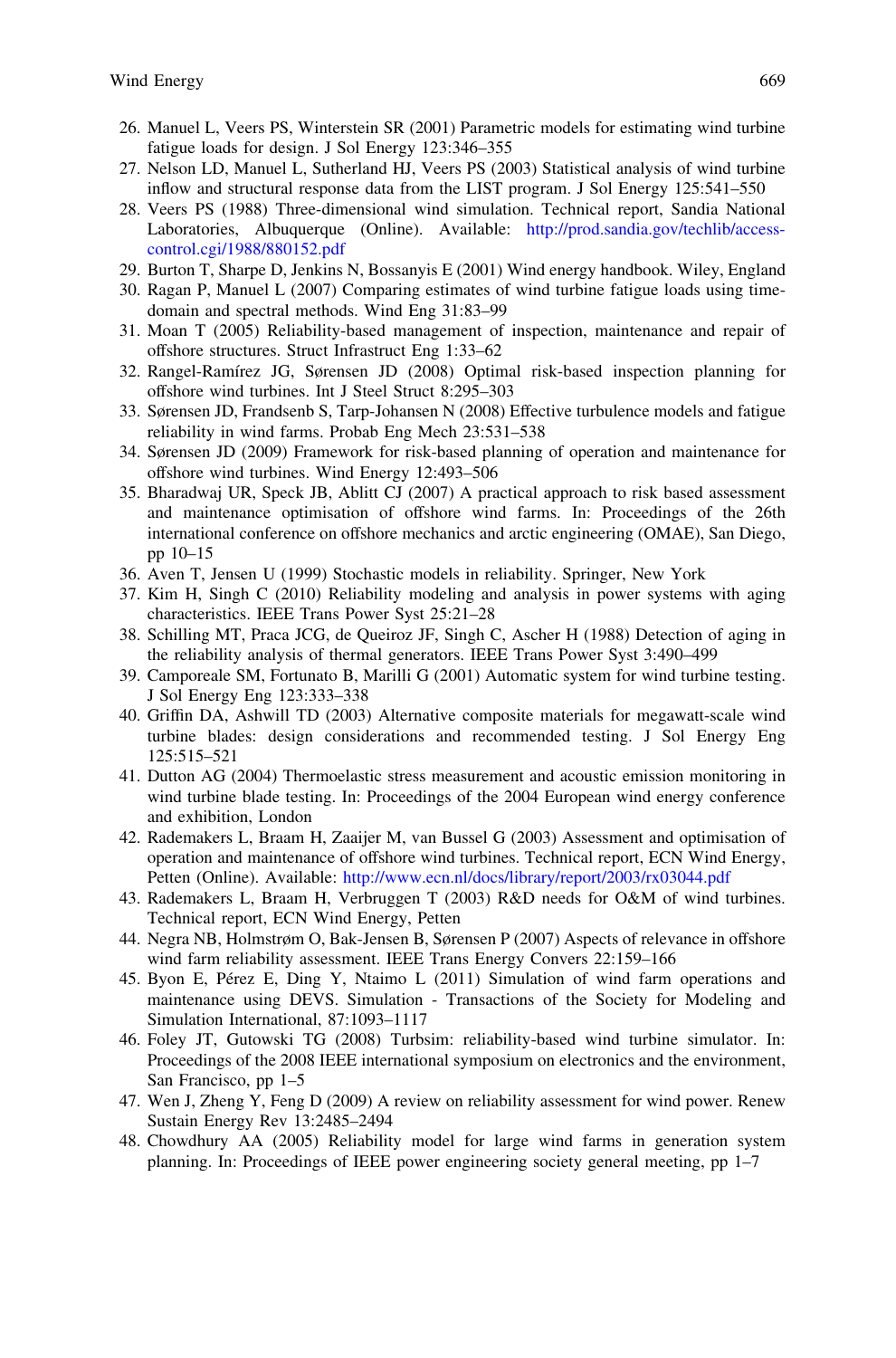- <span id="page-31-0"></span>49. Billinton R, Gao Y (2008) Multi-state wind energy conversion system models for adequacy assessment of generating systems incorporating wind energy. IEEE Trans Energy Convers 23:163–170
- 50. Singh C, Lago-Gonzalez A (1985) Reliability modeling of generation system including unconventional energy sources. IEEE Trans Power Syst PAS-104:1049–1056
- 51. Billinton R, Li Y (2007) Incorporating multi-state unit models in composite system adequacy assessment. Eur Trans Electr Power 17:375–386
- 52. Billinton R, Gao Y (2008) Adequacy assessment of composite power generation and transmission systems with wind energy. Int J Reliab Saf 1(2):79–98
- 53. Singh C, Kim Y (1988) An efficient technique for reliability analysis of power system including time dependent sources. IEEE Trans Power Syst 3:1090–1096
- 54. Fockens S, van Wijk AJM, Turkenburg WC, Singh C (1992) Reliability analysis of generating systems including intermittent sources. Int J Electr Power Energy Syst 14:2–8
- 55. Dobakhshari A, Fotuhi-Firuzabad M (2009) A reliability model of large wind farms for power system adequacy studies. IEEE Trans Energy Convers 24:792–801
- 56. Leite A, Borges C, Falcao D (2006) Probabilistic wind farms generation model for reliability studies applied to Brazilian sites. IEEE Trans Power Syst 21:1493–1501
- 57. Wang L, Singh C (2007) Adequacy assessment of power-generating systems including wind power integration based on ant colony system algorithm. In: Proceedings of IEEE power tech conference, Lausanne, pp 1629–1634
- 58. Wang L, Singh C (2008) Population-based intelligent search in reliability evaluation of generation systems with wind power penetration. IEEE Trans Power Syst 23:1336–1345
- 59. Billinton R, Bai G (2004) Generating capacity adequacy associated with wind energy. IEEE Trans Energy Convers 19:641–646
- 60. Wangdee W, Billinton R (2006) Considering load-carrying capability and wind speed correlation of WECS in generation adequacy assessment. IEEE Trans Energy Convers 21:734–741
- 61. Ravindra M, Prakash S (2008) Generator system reliability analysis including wind generators using hourly mean wind speed. Electr Power Compon Syst 36:1–16
- 62. Karki R, Billinton R (2004) Cost-effective wind energy utilization for reliable power supply. IEEE Trans Energy Convers 19:435–440
- 63. Vallée F, Lobry J, Deblecker O (2008) System reliability assessment method for wind power integration. IEEE Trans Power Syst 23:2329–2367
- 64. Vallée F, Lobry J, Deblecker O (2010) Wind generation modeling for transmission system adequacy studies with economic dispatch. In: Proceedings of the 2010 European wind energy conference and exhibition, Brussels
- 65. Billinton R, Wangdee W (2007) Reliability-based transmission reinforcement planning associated with large-scale wind farms. IEEE Trans Power Syst 22:34–41
- 66. Karki R, Patel J (2009) Reliability assessment of a wind power delivery system. Proc Inst Mech Eng Part O: J Risk Reliab 223:51–58
- 67. Alsyouf I, El-Thalji I (2008) Maintenance practices in wind power systems: a review and analysis. In: Proceedings of the 2008 European wind energy conference and exhibition, Brussels
- 68. Lemming J, Morthorst PE, Hansen LH, Andersen PD, Jensen PH (1999) O&M costs and economical life-time of wind turbines. In: Proceedings of the 1999 European wind energy conference, Nice, pp. 387–390
- 69. U.S Department of Energy (2004) Wind power today and tomorrow. Technical report, U.S Department of Energy, Washington, DC (Online). Available: [http://www.nrel.gov/docs/](http://www.nrel.gov/docs/fy04osti/34915.pdf) [fy04osti/34915.pdf](http://www.nrel.gov/docs/fy04osti/34915.pdf)
- 70. American Wind Energy Association (2008) <http://awea.org/>
- 71. Wiser R, Bolinger M (2008) Annual report on U.S. wind power installation, cost, performance trend: 2007. Technical report, North American Electric Reliability Corporation (NERC), Washington, DC (Online). Available: [http://www.nrel.gov/docs/fy08osti/](http://www.nrel.gov/docs/fy08osti/43025.pdf) [43025.pdf](http://www.nrel.gov/docs/fy08osti/43025.pdf)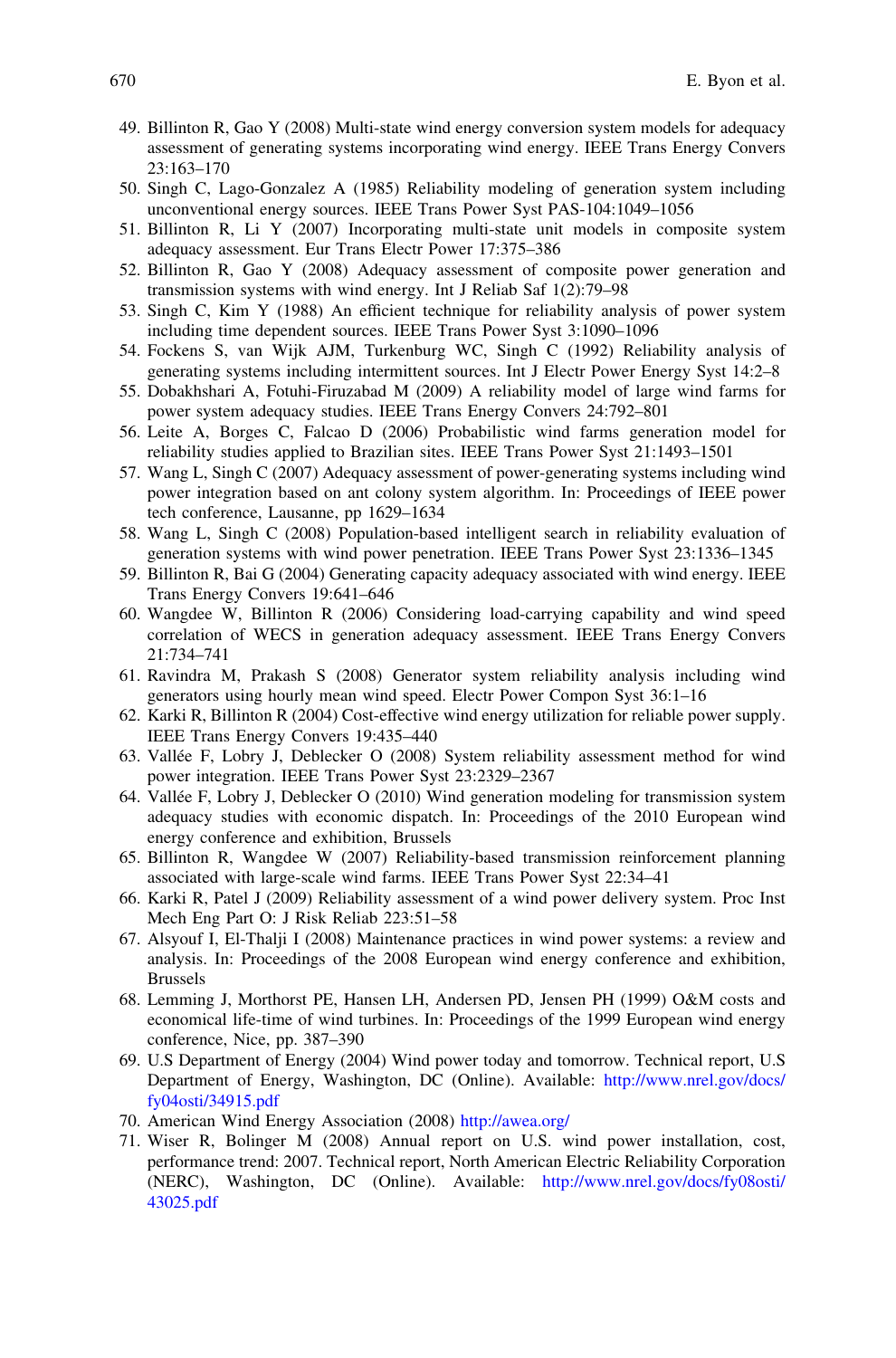- <span id="page-32-0"></span>72. Asmus P (2010) The wind energy operations and maintenance. Technical report, Wind Energy Update, London (Online). Available: <http://social.windenergyupdate.com/>
- 73. Wind Energy—the facts (WindFacts) <http://www.wind-energy-the-facts.org/>
- 74. Smolders K, Long H, Feng Y, Tavner P (2010) Reliability analysis and prediction of wind turbine gearboxes. In: Proceedings of the 2010 European wind energy conference and exhibition, Warsaw
- 75. Echavarria E, Hahn B, van Bussel GJW, Tomiyama T (2008) Reliability of wind turbine technology through time. J Sol Energy Eng 130:031005 (8 pages)
- 76. Amirat Y, Benbouzid MEH, Bensaker B, Wamkeue R (2007) Condition monitoring and fault diagnosis in wind energy conversion systems: a review. In: IEEE international electric machines and drives conference, Antalya
- 77. The Weather Research and Forecasting (WRF) Model <http://www.wrf-model.org/>
- 78. Arabian-Hoseynabadi H, Oraeea H, Tavner P (2010) Failure modes and effects analysis (FMEA) for wind turbines. Int J Electr Power Energy Syst 32:817–824
- 79. Ribrant J, Bertling L (2007) Survey of failures in wind power systems with focus on Swedish wind power plants during 1997–2005. IEEE Trans Energy Convers 22:167–173
- 80. Zhang X, Zhang J, Gockenbach E (2009) Reliability centered asset management for medium-voltage deteriorating electrical equipment based on Germany failure statistics. IEEE Trans Power Syst 24:721–728
- 81. Hameed Z, Hong Y, Cho Y, Ahn S, Song C (2009) Condition monitoring and fault detection of wind turbines and related algorithms: a review. Renew Sustain Energy Rev 13:1–39
- 82. Khan M, Iqbal M, Khan F (2005) Reliability and condition monitoring of a wind turbine. In: Proceedings of the 2005 IEEE Canadian conference on electrical and computer engineering, Saskatoon, pp 1978–1981
- 83. Caselitz P, Giebhardt J (2005) Rotor condition monitoring for improved operational safety of offshore wind energy converters. J Sol Energy Eng 127:253–261
- 84. Poore R, Lettenmaier T (2006) Alternative design study report: windpact advanced wind turbine drive train design study. Technical report, National Renewable Energy Laboratories (NREL), Golden, Colorado (Online). Available: <http://www.nrel.gov/wind/pdfs/33196.pdf>
- 85. Ding Y, Byon E, Park C, Tang J, Lu Y, Wang X (2007) Dynamic data-driven fault diagnosis of wind turbine systems. Lect Notes Comput Sci 4487:1197–1204
- 86. Hall P, Strutt J (2007) Probabilistic physics-of-failure models for component reliabilities using Monte Carlo simulation and weibull analysis: a parametric study. Reliab Eng Syst Saf 80:233–242
- 87. Basumatary H, Sreevalsan E, Sasi KK (2005) Weibull parameter estimation—a comparison of different methods. Wind Eng 29:309–316
- 88. Windstats (2008) <http://www.windstats.com/>
- 89. Baker RD (1996) Some new tests of the power law process. Technometrics 38:256–265
- 90. Leemis LM (1991) Nonparametric estimation of the cumulative intensity function for a nonhomogeneous poisson process. Manage Sci 37:886–900
- 91. Leemis LM (1982) Sequential probability ratio tests for the shape parameter of a nonhomogeneous poisson process. IEEE Trans Reliab 31:79–83
- 92. Leemis LM (1987) Efficient sequential estimation in a nonhomogeneous poisson process. IEEE Trans Reliab 36:255–258
- 93. Rigdon SE, Basu AP (1989) The power law process: a model for the reliability of repairable systems. J Qual Technol 21:251–260
- 94. Landwirtschaftskammer Schleswig-Holstein Wind Energie, Praxisergebnisse 1993–2004. Rendsbug, Germany, 2008, Eggersglüss ed. (Note: this source appeared initially in [19] and recited here)
- 95. Welte T (2009) Using state diagrams for modeling maintenance of deteriorating systems. IEEE Trans Power Syst 24:58–66
- 96. Hoskins RP, Strbac G, Brint AT (1999) Modelling the degradation of condition indices. In: IEEE Proceedings of generation, transmission and distribution, vol 146, pp 386–392
- 97. Norris J (1998) Markov chains. Cambridge University Press, Cambridge